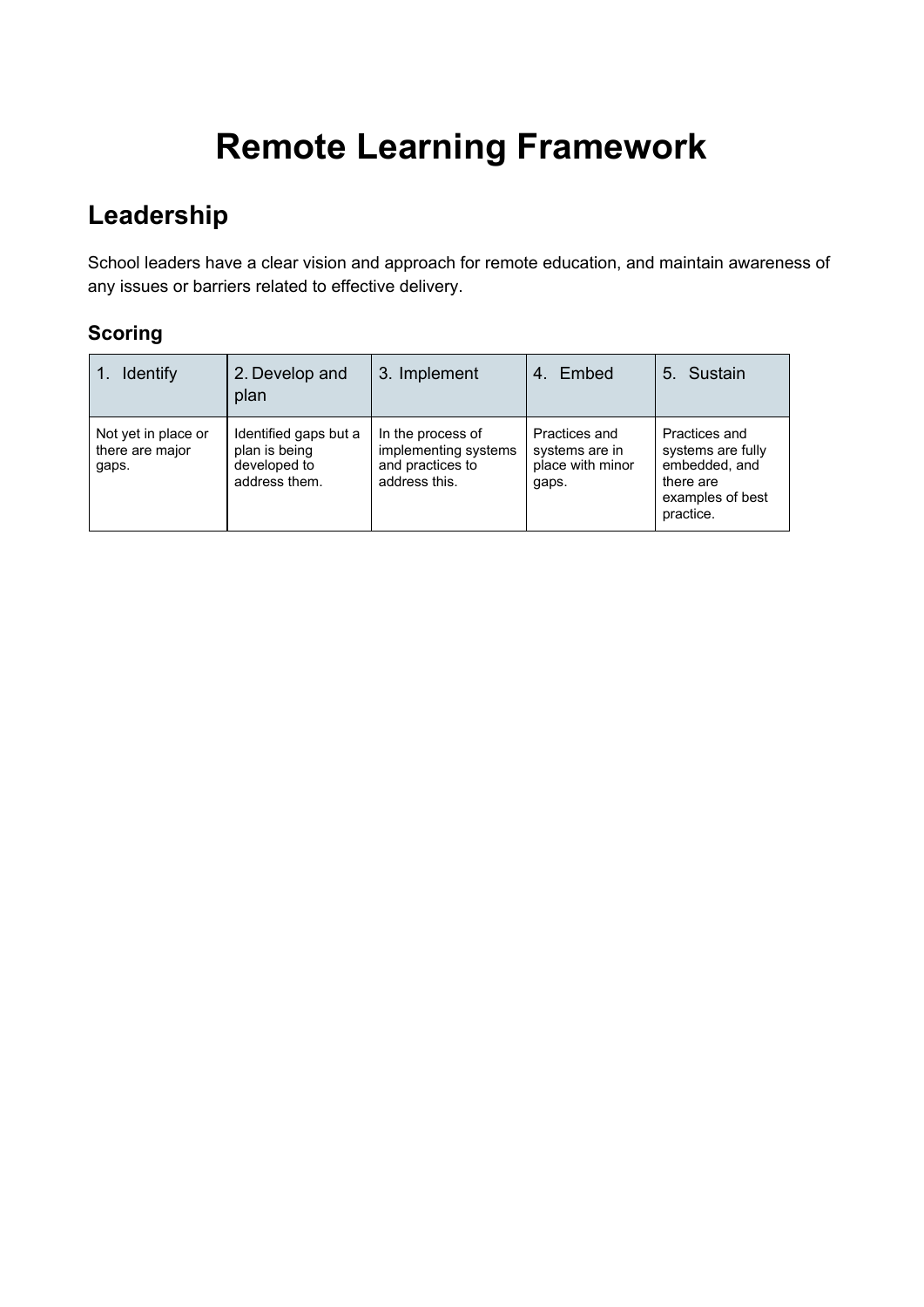| Approach                                                                                                                                                                                                                                                                                                                                                                                                                                                                                                                                                              | Strengths                                                                                                                                                                                                                                                                                                                                                                                                                                                                                                                                                                                                                                                                                                                                                                                                                                                                                                                                                                                                                                                                                                                                                                                                                                                                 | Gaps                                                                                                                                                                                                                                                                                                                                                                                     | Score<br>(1 to 5) | Potential actions and<br>resources if score is 1 or                                                                                                                                                                                                                                                                                                                                                                                                                                                                                                                                                                                                                                                                                                                                                 |
|-----------------------------------------------------------------------------------------------------------------------------------------------------------------------------------------------------------------------------------------------------------------------------------------------------------------------------------------------------------------------------------------------------------------------------------------------------------------------------------------------------------------------------------------------------------------------|---------------------------------------------------------------------------------------------------------------------------------------------------------------------------------------------------------------------------------------------------------------------------------------------------------------------------------------------------------------------------------------------------------------------------------------------------------------------------------------------------------------------------------------------------------------------------------------------------------------------------------------------------------------------------------------------------------------------------------------------------------------------------------------------------------------------------------------------------------------------------------------------------------------------------------------------------------------------------------------------------------------------------------------------------------------------------------------------------------------------------------------------------------------------------------------------------------------------------------------------------------------------------|------------------------------------------------------------------------------------------------------------------------------------------------------------------------------------------------------------------------------------------------------------------------------------------------------------------------------------------------------------------------------------------|-------------------|-----------------------------------------------------------------------------------------------------------------------------------------------------------------------------------------------------------------------------------------------------------------------------------------------------------------------------------------------------------------------------------------------------------------------------------------------------------------------------------------------------------------------------------------------------------------------------------------------------------------------------------------------------------------------------------------------------------------------------------------------------------------------------------------------------|
| <b>Remote education</b><br>plan<br>There is a plan in<br>place for remote<br>education and a<br>senior leader with<br>overarching<br>responsibility for the<br>quality and delivery<br>of remote education,<br>including that<br>provision meets<br>expectations for<br>remote education.<br>The plan is<br>underpinned by high<br>expectations to<br>provide the quality<br>delivery of a planned<br>curriculum for all<br>(including vulnerable<br>children and children<br>with SEND), which is<br>aligned as close as<br>possible to the<br>in-school curriculum. | Our Emergency<br>$\bullet$<br>Management team<br>(EMT) consists of 13<br>leaders from across the<br>company who are<br>responsible for our<br>Covid work and remote<br>education.<br>We have a remote<br>$\bullet$<br>learning engine room for<br>staff to access policies,<br>guidance, support and<br>resources for remote<br>learning.<br>All learners have an<br>$\bullet$<br>individualised plan that<br>meets their needs, both<br>academically and<br>emotionally. This plan is<br>based on their EHCP<br>and agreed between<br>Learning Managers,<br>parents/carers,<br>commissioners and<br>other professionals. This<br>plan is reviewed a<br>minimum of weekly and<br>learners can move<br>between entirely remote<br>learning, blended<br>learning (ie some face to<br>face and some remote<br>learning sessions) and<br>face to face sessions as<br>and when they need to.<br>Where remote learning<br>$\bullet$<br>is required, we have 6<br>separate tiers that<br>outline what type of<br>remote learning the<br>learner is able to access.<br>This can include work/<br>resources being printed<br>and delivered to the<br>home, work placed on<br>the student hub for the<br>learner to access online,<br>phone calls home, video<br>conferencing a 1:1 | Some staff<br>require further<br>support to<br>enable them to<br>deliver sessions<br>at the highest<br>tiers. (ie video<br>conferencing)<br>Support<br>currently in<br>place includes<br>videos and<br>instructions on<br>our remote<br>learning hub on<br>the staff drive<br>and access to<br>ICT service desk<br>request support,<br>in addition to<br>peer support<br>where possible, | 4                 | To help develop your<br>remote education<br>plan:<br>The EdTech<br>Demonstrator<br>Programme provides<br>resources to support<br>schools and colleges.<br>This includes short<br>videos developed by<br>schools and colleges,<br>and guidance on how<br>to embed digital<br>technology to support<br>remote education.<br>GOV.UK has brought<br>together school-led<br>webinars to share<br>best practice in<br>setting up remote<br>education.<br>For guidance on how<br>to remain<br>cyber-secure, please<br>refer to Cyber<br>security in schools:<br>questions for<br>governors and<br>trustees.<br>Read the guidance on<br>actions for schools<br>during the<br>coronavirus outbreak<br>and refer to Oak<br><b>National Academy for</b><br>help to deliver a<br>planned curriculum<br>for all. |
|                                                                                                                                                                                                                                                                                                                                                                                                                                                                                                                                                                       | session or video                                                                                                                                                                                                                                                                                                                                                                                                                                                                                                                                                                                                                                                                                                                                                                                                                                                                                                                                                                                                                                                                                                                                                                                                                                                          |                                                                                                                                                                                                                                                                                                                                                                                          |                   |                                                                                                                                                                                                                                                                                                                                                                                                                                                                                                                                                                                                                                                                                                                                                                                                     |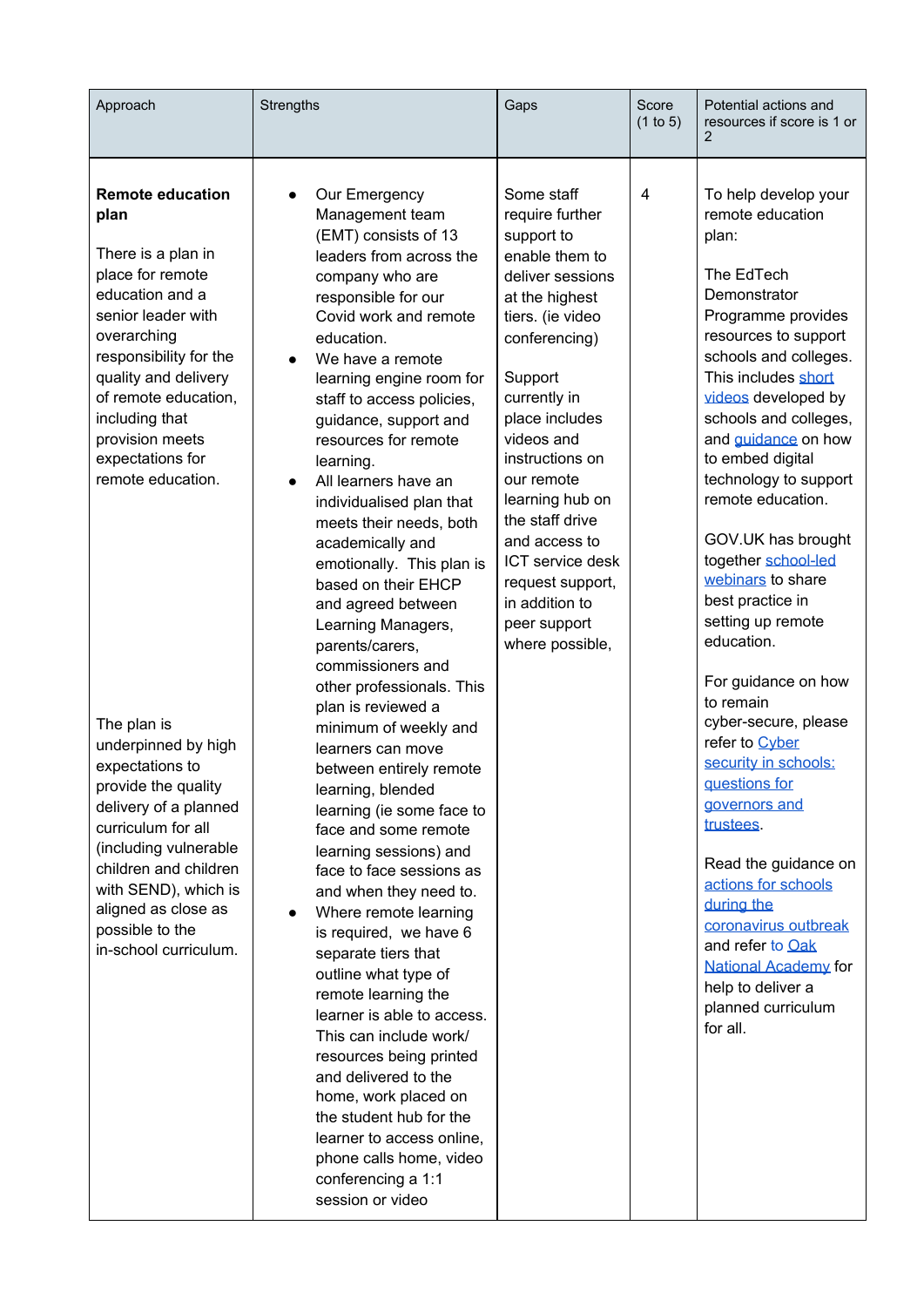|                                                                                                                                                | conferencing into a<br>group lesson.<br>Where possible, the<br>$\bullet$<br>curriculum is the same<br>as if the learner was in<br>face to face education.<br>However, we recognise<br>this may not always be<br>possible due to their<br>individual anxieties.<br>Remote learning plans<br>$\bullet$<br>are included on the<br>learner individual<br>curriculum intent Plan<br>(ICIP)                                                                                                                                                                                                                                  |                                                                                                                                                                                                                                                                       |   |                                                                                                                                                                                                                                                                                                                                                                                                                                                                                                                                                                      |
|------------------------------------------------------------------------------------------------------------------------------------------------|------------------------------------------------------------------------------------------------------------------------------------------------------------------------------------------------------------------------------------------------------------------------------------------------------------------------------------------------------------------------------------------------------------------------------------------------------------------------------------------------------------------------------------------------------------------------------------------------------------------------|-----------------------------------------------------------------------------------------------------------------------------------------------------------------------------------------------------------------------------------------------------------------------|---|----------------------------------------------------------------------------------------------------------------------------------------------------------------------------------------------------------------------------------------------------------------------------------------------------------------------------------------------------------------------------------------------------------------------------------------------------------------------------------------------------------------------------------------------------------------------|
| Communication<br>Governors, staff,<br>parents and carers<br>are aware of the<br>school's approach<br>and arrangements<br>for remote education. | Governors are kept up<br>to date with our<br>arrangements during our<br>3 termly meetings.<br>Staff are kept up to date<br>$\bullet$<br>by weekly emails,<br>information on our Covid<br>19 update page on the<br>staff drive and our<br>remote learning<br>platform.<br>Parents are kept up to<br>$\bullet$<br>date by frequent<br>telephone contact from<br>Learning Managers,<br>termly letters home.<br>information on Class<br>Dojo (Younger learners)<br>or access to the website.<br>Commissioners are<br>$\bullet$<br>notified each week on<br>who is on remote<br>learning and what their<br>package entails. | <b>Different</b><br>commissioners<br>request<br>information in<br>different formats<br>and sometimes<br>these formats<br>change. This<br>means that<br>senior leaders,<br>learning<br>managers and<br>tutors have to<br>complete<br>multiple<br>recording<br>systems. | 4 | Ensure governors,<br>staff, parents and<br>carers are aware of<br>the school's remote<br>education provision<br>by maintaining<br>regular<br>communication and<br>providing updates on<br>any changes to the<br>provision.<br>GOV.UK provides<br>guidance to support<br>schools to publish<br>information about<br>their remote<br>education provision<br>on their websites for<br>parents.<br>The Education<br>Endowment<br>Foundation has<br>provided a <i>guide</i> for<br>schools on how to<br>communicate with<br>parents during<br>coronavirus<br>$(COVID-19)$ |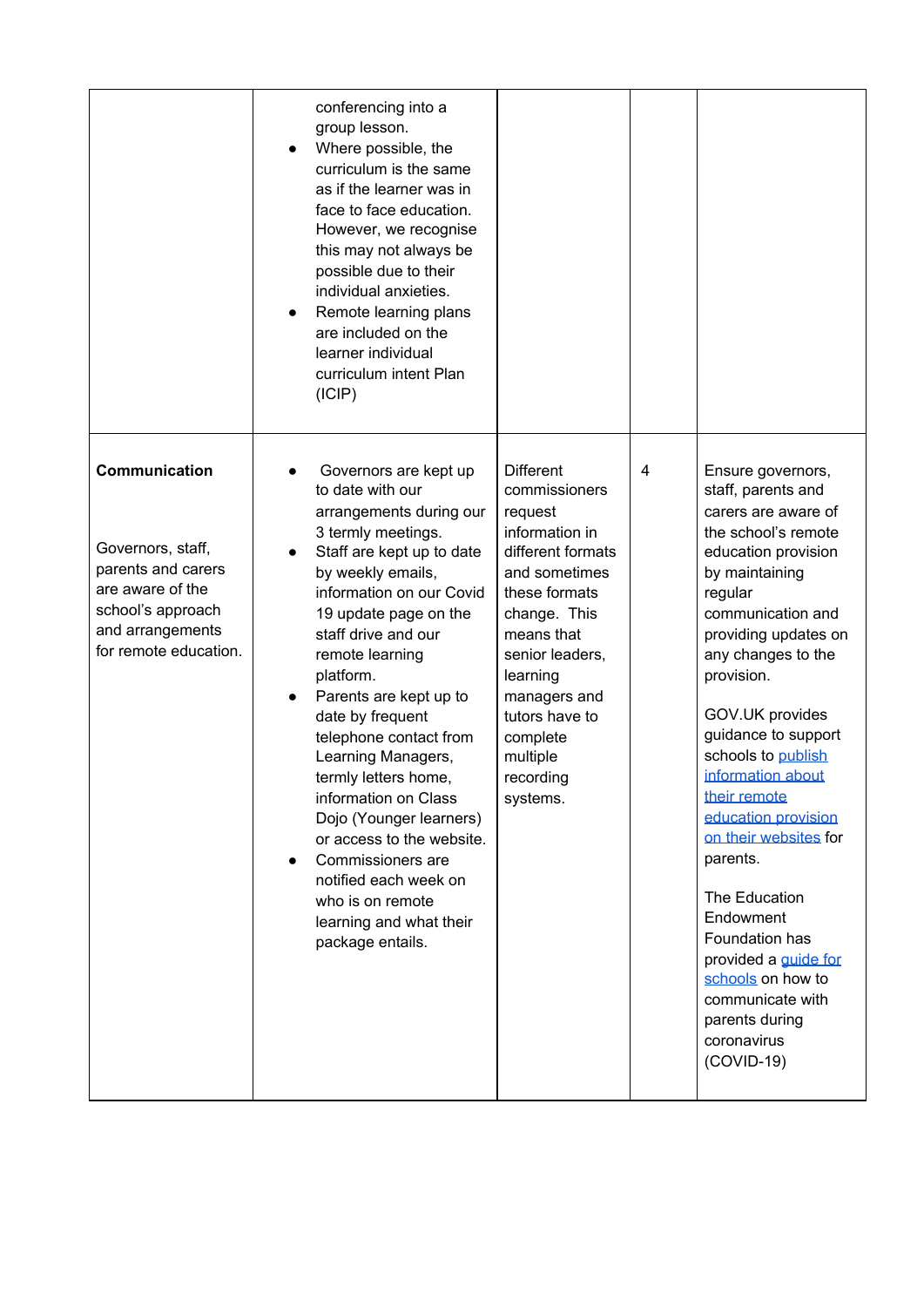#### **Monitoring and evaluating**

The school has systems in place to monitor the impact of remote education. This includes:

· understanding the impact on staff workload and how to mitigate against it

· staffing chang e s

having access to appropriate management information (such as staff and pupil sickness and absence data) to help the school respond to changing contexts

- $\bullet$ The EMT have developed monitoring/ tracking systems to ensure we are monitoring staff and learner absences, have a working staff cover system and are able to complete contact tracing when positive Covid cases occur.
- Our systems enable us to record daily attendance figures for the DFE and weekly attendance for the local authorities who commission us.
- The EMT have<br>
developed monitoring/<br>
tracking systems to<br>
ensure we are<br>
monitoring staff and<br>
learner absences, have<br>
system and are able to<br>
complete contact tracking<br>
complete contact tracking<br>
or the positive Covid<br>
ca ● We have systems that enable us to identify which learners and staff are isolating due to having Covid symptoms or having a positive test result and which staff and learners are absent for other reasons. Staff follow our regular absence alert systems and also send an Email to EMT if their absence is Covid related. Records are kept on staff currently isolating and those who are positive cases. Our learner system involves Learning Managers completing a remote learning and self isolation notification form when learners have to transfer to remote learning due to self isolation purposes. When learners are remote learning due to staff absence, anxiety or at parent/carer request, Learning Managers complete a blended / remote learning notification form.

erent commissioners request informa tio n in different formats and sometimes these formats c h a n g e. T his means that senior leaders, learning managers and tutors have to complete multiple recording Different<br>
commissioners<br>
request<br>
information in<br>
different formats<br>
and sometimes<br>
these formats<br>
change. This<br>
means that<br>
senior leaders,<br>
learning<br>
managers and<br>
tutors have to<br>
complete<br>
multiple<br>
recording<br>
systems. GOV.UK provides the following guidance:

**[recording](https://www.gov.uk/government/publications/school-attendance/addendum-recording-attendance-in-relation-to-coronavirus-covid-19-during-the-2020-to-2021-academic-year)** [attendance](https://www.gov.uk/government/publications/school-attendance/addendum-recording-attendance-in-relation-to-coronavirus-covid-19-during-the-2020-to-2021-academic-year) in relatio n to corona[vir](https://www.gov.uk/government/publications/school-attendance/addendum-recording-attendance-in-relation-to-coronavirus-covid-19-during-the-2020-to-2021-academic-year)us (CO[VID](https://www.gov.uk/government/publications/school-attendance/addendum-recording-attendance-in-relation-to-coronavirus-covid-19-during-the-2020-to-2021-academic-year)-19) during the 2[0](https://www.gov.uk/government/publications/school-attendance/addendum-recording-attendance-in-relation-to-coronavirus-covid-19-during-the-2020-to-2021-academic-year)20 to 2021 acade[mic](https://www.gov.uk/government/publications/school-attendance/addendum-recording-attendance-in-relation-to-coronavirus-covid-19-during-the-2020-to-2021-academic-year) year

· [actions](https://www.gov.uk/government/publications/actions-for-schools-during-the-coronavirus-outbreak#section-3-curriculum-behaviour-and-pastoral-support) fo r scho[ols](https://www.gov.uk/government/publications/actions-for-schools-during-the-coronavirus-outbreak#section-3-curriculum-behaviour-and-pastoral-support) during the corona[vir](https://www.gov.uk/government/publications/actions-for-schools-during-the-coronavirus-outbreak#section-3-curriculum-behaviour-and-pastoral-support)us outbreak

· [remote](https://www.gov.uk/government/publications/remote-education-good-practice/remote-education-good-practice#finding-solutions-in-remote-provision) [education](https://www.gov.uk/government/publications/remote-education-good-practice/remote-education-good-practice#finding-solutions-in-remote-provision) good [practice](https://www.gov.uk/government/publications/remote-education-good-practice/remote-education-good-practice#finding-solutions-in-remote-provision)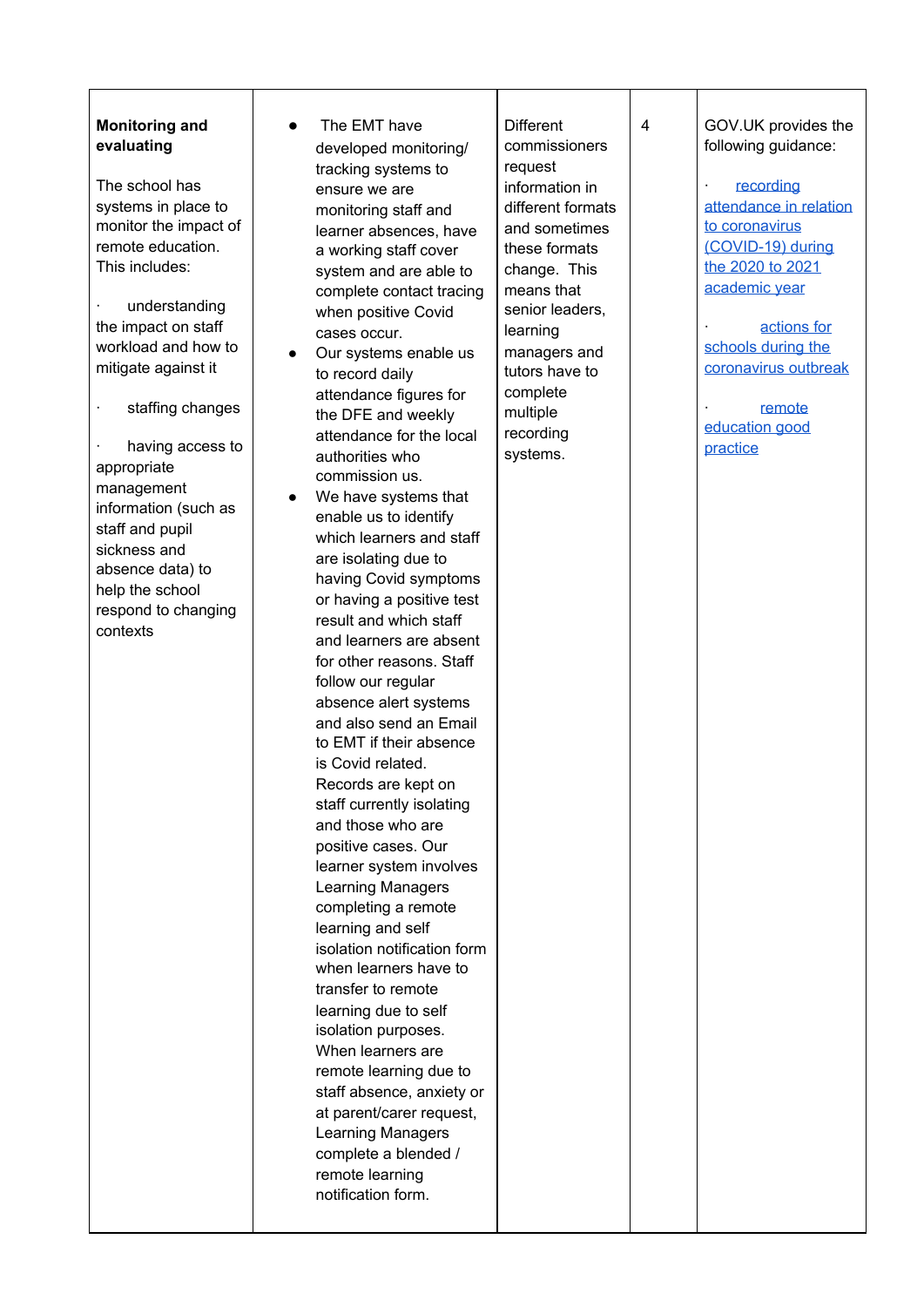# **Remote education context and pupil engagement**

The school understands the remote education context of pupils, and plans its provision to ensure pupils can remain engaged in education.

| <b>Identify</b>                                 | Develop<br>2 <sub>1</sub><br>and plan                                   | 3.<br>Implement                                                                   | Embed                                                        | 5.<br>Sustain                                                                                     |
|-------------------------------------------------|-------------------------------------------------------------------------|-----------------------------------------------------------------------------------|--------------------------------------------------------------|---------------------------------------------------------------------------------------------------|
| Not yet in place or<br>there are major<br>gaps. | Identified gaps<br>but a plan is<br>being developed<br>to address them. | In the process of<br>implementing<br>systems and<br>practices to<br>address this. | Practices and<br>systems are in<br>place with<br>minor gaps. | Practices and<br>systems are fully<br>embedded, and<br>there are<br>examples of best<br>practice. |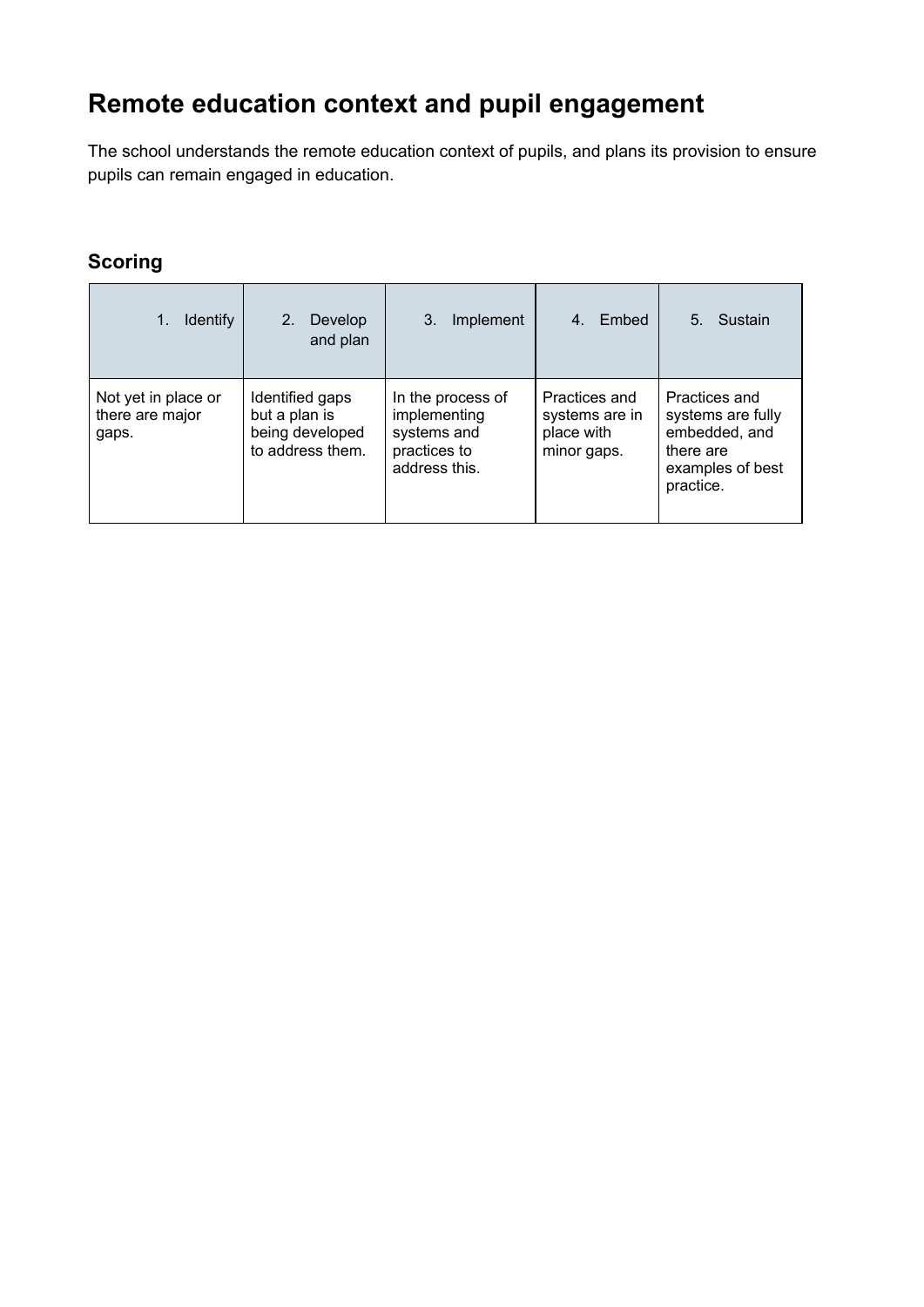| Approach                                                                                                                                                                                                                                                                                                                                                                                                                                                                                                                                              | <b>Strengths</b>                                                                                                                                                                                                                                                                                                                                                                                                                                                                                                                                                                                                                                                                                                                                                                                                                                                                                                                                                   | Gaps | Scor<br>e (1<br>to $5)$ | Potential actions and<br>resources if score is<br>1 or 2                                                                                                                                                                                                                                                                                                                                                                                                                                                                                                                                                                                                                                                                       |
|-------------------------------------------------------------------------------------------------------------------------------------------------------------------------------------------------------------------------------------------------------------------------------------------------------------------------------------------------------------------------------------------------------------------------------------------------------------------------------------------------------------------------------------------------------|--------------------------------------------------------------------------------------------------------------------------------------------------------------------------------------------------------------------------------------------------------------------------------------------------------------------------------------------------------------------------------------------------------------------------------------------------------------------------------------------------------------------------------------------------------------------------------------------------------------------------------------------------------------------------------------------------------------------------------------------------------------------------------------------------------------------------------------------------------------------------------------------------------------------------------------------------------------------|------|-------------------------|--------------------------------------------------------------------------------------------------------------------------------------------------------------------------------------------------------------------------------------------------------------------------------------------------------------------------------------------------------------------------------------------------------------------------------------------------------------------------------------------------------------------------------------------------------------------------------------------------------------------------------------------------------------------------------------------------------------------------------|
| Home<br>environment<br>The school is<br>aware of the<br>learning<br>environment in<br>the home and<br>works with<br>parents and<br>families to<br>understand and<br>ensure that<br>pupils will be<br>able to access<br>education at<br>home.<br>The school<br>supports pupils<br>on how to<br>self-regulate<br>during remote<br>education,<br>including:<br>understanding<br>their strengths<br>and<br>weaknesses to<br>improve their<br>learning<br>how to<br>learn from<br>home<br>how to<br>manage their<br>time during<br>periods of<br>isolation | Wherever possible,<br>our learners<br>access face to face<br>learning. Where<br>this is not possible,<br>individualised<br>remote learning<br>packages are in<br>place.<br>Each learner has a<br>Learning Manager<br>who knows them<br>and their<br>parents/carers well.<br>They understand<br>what forms of<br>remote learning are<br>best for them and<br>the environment<br>they are in. They<br>remain in contact<br>with parents/carers<br>and learners during<br>any period of<br>isolation / remote<br>learning via<br>telephone/email<br>and through their<br>tutors.<br>Where necessary /<br>$\bullet$<br>appropriate,<br>learners on remote<br>education have<br>welfare visits to<br>check on them,<br>ensure they are<br>accessing their<br>packages and they<br>are coping well.<br>Where learners<br>$\bullet$<br>struggle to engage,<br>their individual<br>remote learning<br>plan is<br>re-evaluated and<br>amendments made<br>where appropriate. |      | 5                       | The EdTech<br>Demonstrator<br>Programme's remote<br>education roadmap<br>supports schools to<br>adapt their remote<br>education provision<br>depending on a<br>pupil's home<br>environment.<br>Where pupils might<br>lack digital access to<br>support the school's<br>remote education<br>provision, schools<br>should refer to the<br>get help with<br>technology during<br>coronavirus<br>(COVID-19)<br>guidance for support<br>on providing pupils<br>with laptops, tablets<br>and internet.<br>The Education<br>Endowment<br>Foundation provides<br>a metacognition and<br>self-regulation toolkit<br>on how schools can<br>support pupils to<br>plan, monitor, and<br>evaluate specific<br>aspects of their<br>learning. |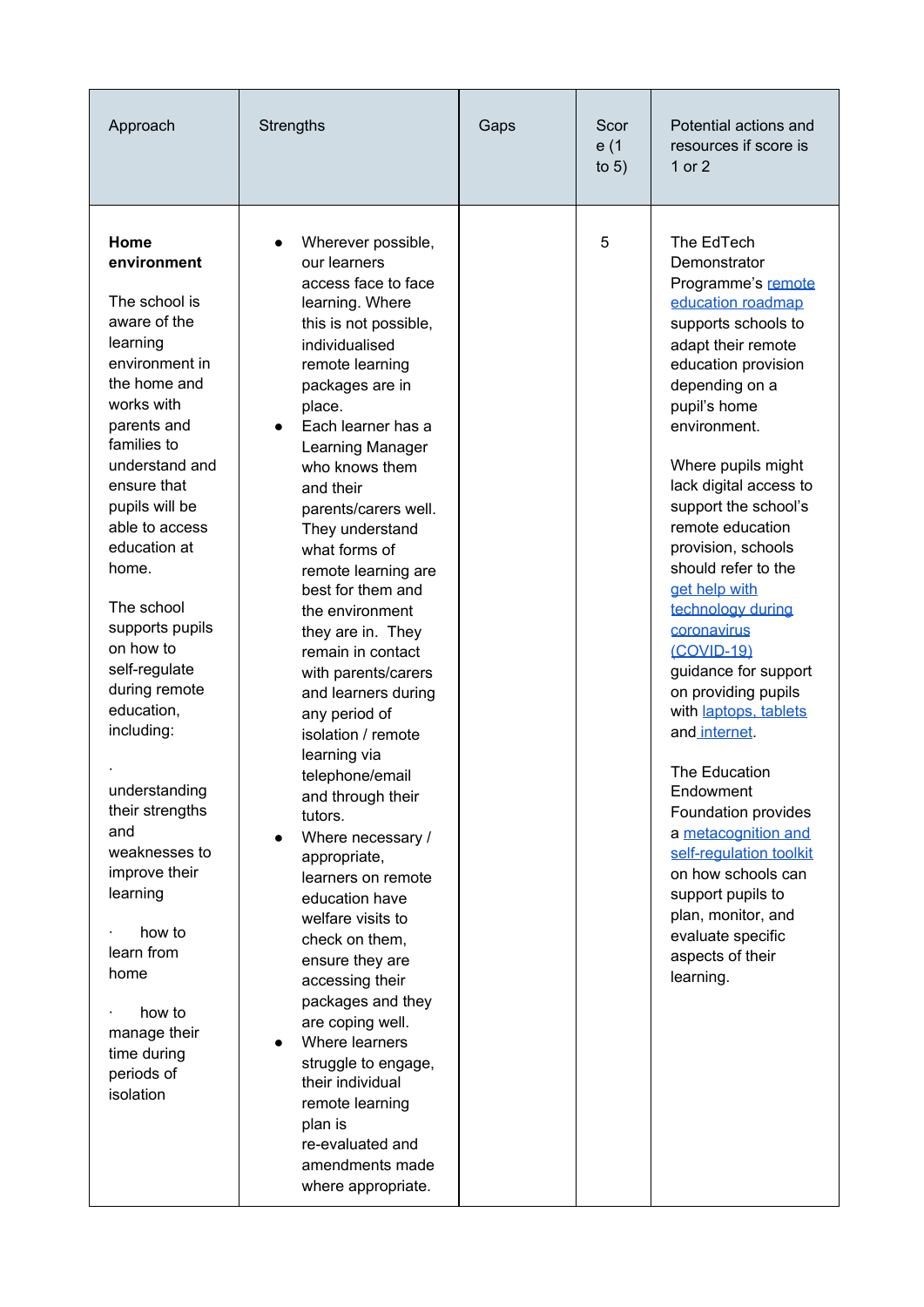|                                                                                                                                                                                                                                                                                                                                                                                                                                                                                                                                                                                                                                                 | Commissioners<br>and other<br>professionals are<br>informed if the<br>learner is not<br>engaging and<br>refusing face to<br>face sessions.                                                                                                                                                                                                             |                                                                                                                                                                                                                                                                                                                                                                                                      |   |                                                                                                                                                                                                                                                                                                                                                                                                                                                                             |
|-------------------------------------------------------------------------------------------------------------------------------------------------------------------------------------------------------------------------------------------------------------------------------------------------------------------------------------------------------------------------------------------------------------------------------------------------------------------------------------------------------------------------------------------------------------------------------------------------------------------------------------------------|--------------------------------------------------------------------------------------------------------------------------------------------------------------------------------------------------------------------------------------------------------------------------------------------------------------------------------------------------------|------------------------------------------------------------------------------------------------------------------------------------------------------------------------------------------------------------------------------------------------------------------------------------------------------------------------------------------------------------------------------------------------------|---|-----------------------------------------------------------------------------------------------------------------------------------------------------------------------------------------------------------------------------------------------------------------------------------------------------------------------------------------------------------------------------------------------------------------------------------------------------------------------------|
| Laptops,<br>tablets and<br>internet<br>access<br>Where digital<br>approaches are<br>used, leaders<br>are aware of<br>any limitations<br>to access to<br>the internet,<br>and suitable<br>devices, for<br>pupils which<br>impact on<br>remote<br>education<br>provision.<br>Leaders have<br>made suitable<br>alternative<br>arrangements<br>to minimise the<br>impact of these<br>limitations,<br>either by<br>providing pupils<br>with devices<br>and/or internet<br>access or<br>ensuring<br>appropriate<br>offline provision<br>where pupils<br>without access<br>are considered<br>vulnerable and<br>are expected to<br>come into<br>school. | Learning<br>Managers have a<br>clear<br>understanding of<br>what access to<br>technology<br>learners and their<br>families have.<br>Where a learner<br>does not have<br>access to a laptop<br>but is capable of<br>accessing work<br>and lessons online,<br>we deliver a<br>chromebook for<br>them to use during<br>their remote<br>learning sessions. | Some staff<br>require further<br>support to<br>enable them<br>to deliver<br>sessions at<br>the highest<br>tiers. (ie video<br>conferencing)<br>Support<br>currently in<br>place includes<br>videos and<br>instructions on<br>our remote<br>learning hub<br>on the staff<br>drive and<br>access to ICT<br>service desk<br>request<br>support, in<br>addition to<br>peer support<br>where<br>possible, | 4 | Where technology is<br>used to support<br>remote education,<br>the EdTech<br>Demonstrator<br>Programme offers<br>resources on how to<br>set up a virtual<br>classroom and how<br>to embed technology<br>into teaching<br>practice.<br>Where pupils might<br>lack digital access,<br>schools should refer<br>to the get help with<br>technology during<br>coronavirus<br>(COVID-19)<br>guidance for support<br>on providing pupils<br>with laptops, tablets<br>and internet. |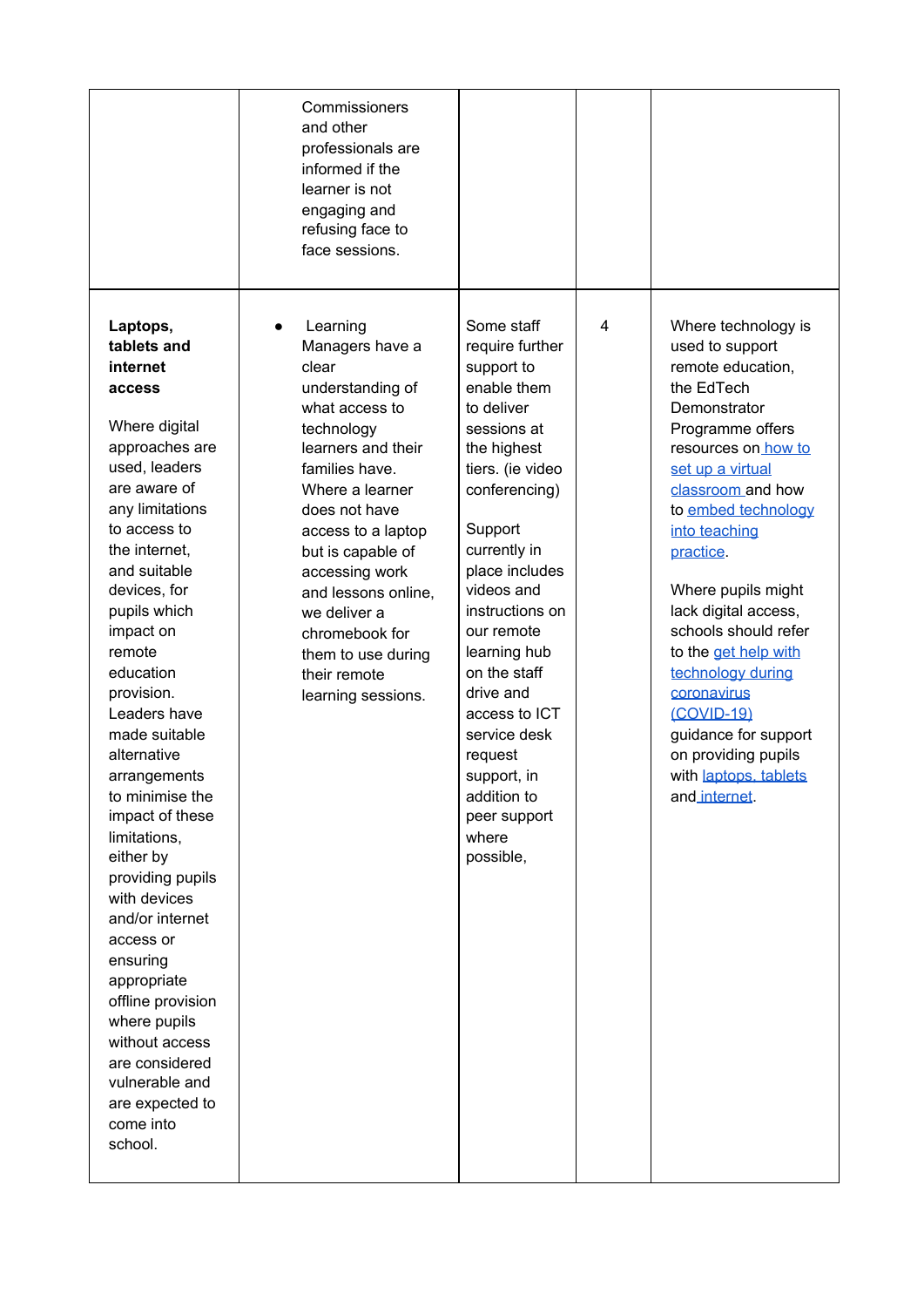**Supporting c h i l d r e n w i t h a d d i t i o n a l n e e d s**

Children and young people wit h hig h n e e d s, includin g disadvantaged pupils, SEND and vulnerable pupils, have the right structures and p r o visio n in place to help remote education. oorting<br>
Iren with<br>
tional<br>
Is<br>
Iren and<br>
g people<br>
high<br>
s,<br>
s,<br>
s,<br>
s,<br>
s,<br>
s,<br>
s,<br>
vulnerable<br>
s, have<br>
ght<br>
tures and<br>
sion in<br>
ation.<br>
includes<br>
ance for<br>
this and<br>
son how<br>
iectively<br>
on termote<br>
ation, and<br>
include

This includ e s g uid a n c e fo r parents and carers on how to effectively support remote education, and ensuring pupils have access to the right hardware and software to support their need:

Almost all of our learners are classed as vulnerable, either because they hav e a n E H C P o r a social worker. • Every learner has a hig hly individualised remote learning package that is b a s e d o n t h eir individual need s, either from their EHCP or their situation. Parents/ carers and other professionals are consulted with regards to the appropriate package to be pu t in place. • Learning Managers offer support to learners and parents/carers wit h regards to their remote education, including access t o advice, technical support videos a n d other instructions. These are available for our learning manager s on the remote education section our<br>ther<br>thave<br>has a<br>ng is<br>is<br>in<br>is<br>agers<br>o<br>with<br>ir<br>ition,<br>sas to<br>cal<br>as and<br>nos.<br>tition,<br>tition,<br>tition,<br>tition,<br>there is and there is also to be<br>in the summer is also to be<br>in this is and the summer<br> $\alpha$ <br>is and the summe

of our staff hul

The EdTech Demonstrator Programme has m[a](https://edtech-demonstrator.lgfl.net/guidance/special-educational-needs)de <u>a range of</u> **SE[N](https://edtech-demonstrator.lgfl.net/guidance/special-educational-needs)D resources** available for schools a n d c olle g e s, including webinars on how to support pupils with SEND. The guidance o[n](https://www.gov.uk/government/publications/actions-for-schools-during-the-coronavirus-outbreak#section-3-curriculum-behaviour-and-pastoral-support) actions for [schools](https://www.gov.uk/government/publications/actions-for-schools-during-the-coronavirus-outbreak#section-3-curriculum-behaviour-and-pastoral-support) [during](https://www.gov.uk/government/publications/actions-for-schools-during-the-coronavirus-outbreak#section-3-curriculum-behaviour-and-pastoral-support) the [coronavirus](https://www.gov.uk/government/publications/actions-for-schools-during-the-coronavirus-outbreak#section-3-curriculum-behaviour-and-pastoral-support) outbreak provides guidance on how schools should suppor[t](https://www.gov.uk/government/publications/actions-for-schools-during-the-coronavirus-outbreak/guidance-for-full-opening-schools#vulnerable-children) pu[pils](https://www.gov.uk/government/publications/actions-for-schools-during-the-coronavirus-outbreak/guidance-for-full-opening-schools#vulnerable-children) [wit](https://www.gov.uk/government/publications/actions-for-schools-during-the-coronavirus-outbreak/guidance-for-full-opening-schools#vulnerable-children)h SEND and vulnerable c[hild](https://www.gov.uk/government/publications/actions-for-schools-during-the-coronavirus-outbreak/guidance-for-full-opening-schools#vulnerable-children)ren. Oak National Academy provide[s](https://classroom.thenational.academy/specialist) [resources](https://classroom.thenational.academy/specialist) for teachers to support children with additional needs.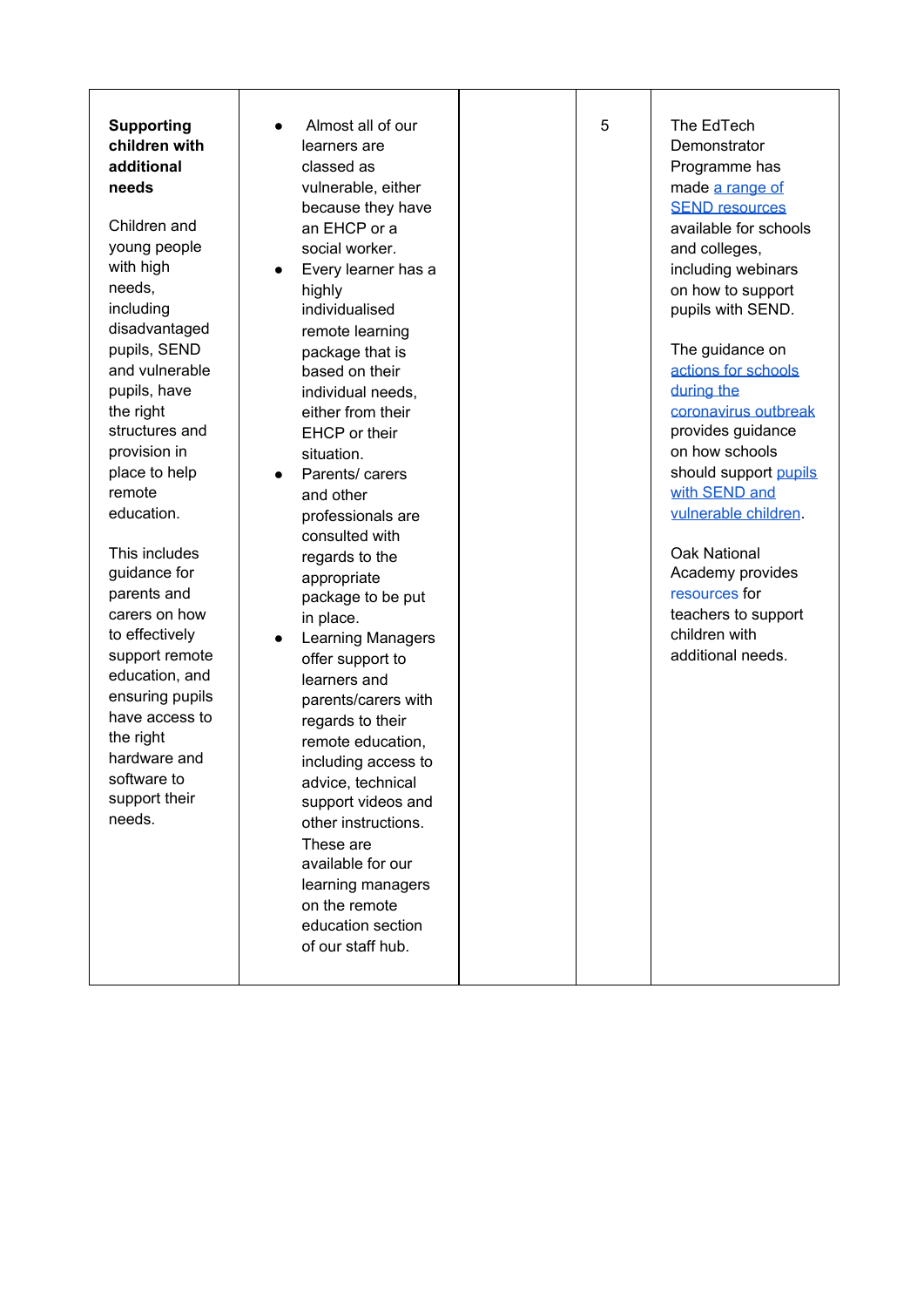#### **Monitoring** engagement

The school has systems for checking daily whether pupils a r e e n g a gin g with their work, and informs parents and carers immediately where engagement is Monitoring<br>
engagement<br>
The school has<br>
systems for<br>
checking daily<br>
whether pupils<br>
are engaging<br>
with their work,<br>
and informs<br>
parents and<br>
carers<br>
immediately<br>
where<br>
engagement is<br>
a concern.

Learning managers complete a remote learning notification form when learners have remote learning in place due to self isolation purposes. If learners are not accessing face to face provision for any other reason, ie learner anxiety, parent request or staff absence/shielding, Learning Managers complete a Blended learning notification form. This is used to notify the commissioners and ensure senior leaders know who is on remote learning at any given time. ● Tutors previously completed a remote learning log to record engagement. Learning Managers monitored this log to ensure engagement is appropriate. However, we have improved this system and recently introduced a remote learning progress form that tutors use to record each session. This has a greater amount of information that learning managers can use for monitoring

Advice on how schools should monitor engagement is highlighted in the remote [education](https://www.gov.uk/government/publications/actions-for-schools-during-the-coronavirus-outbreak/guidance-for-full-opening-schools#res) [expectations](https://www.gov.uk/government/publications/actions-for-schools-during-the-coronavirus-outbreak/guidance-for-full-opening-schools#res) [guidance.](https://www.gov.uk/government/publications/actions-for-schools-during-the-coronavirus-outbreak/guidance-for-full-opening-schools#res)

#### EdTech

**Demonstrator** networks have produced a range of webinars and tutorials, including [sharing](https://lgfl.planetestream.com/View.aspx?id=4384~4t~UZIMjDBF) advice and top tips on [ways](https://lgfl.planetestream.com/View.aspx?id=4384~4t~UZIMjDBF) to monitor and [evaluate](https://lgfl.planetestream.com/View.aspx?id=4384~4t~UZIMjDBF) [progress](https://lgfl.planetestream.com/View.aspx?id=4384~4t~UZIMjDBF).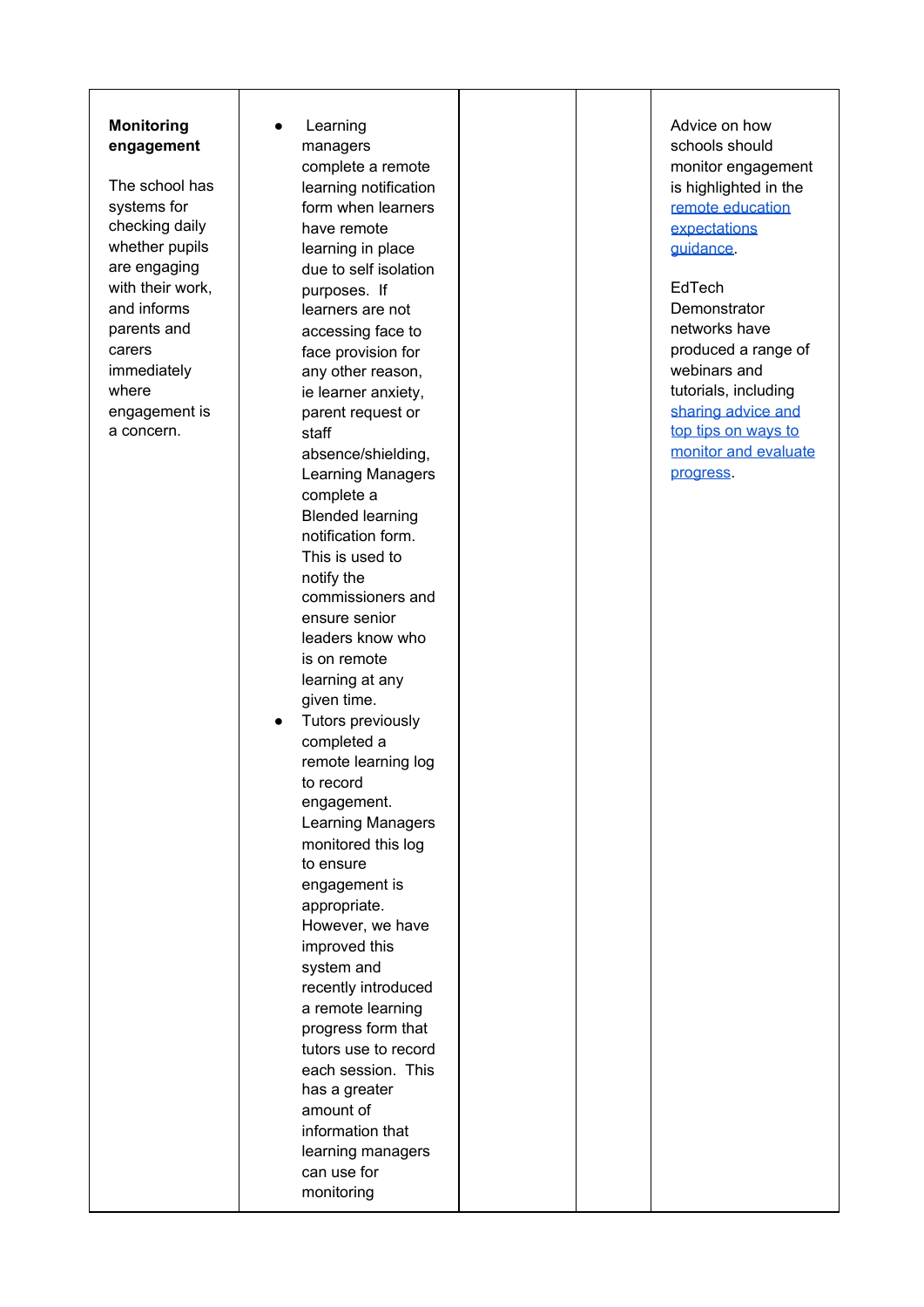|                                                                                                                                                                                                                                             | progress and<br>engagement and<br>enables senior<br>leaders to monitor<br>more closely<br>progress,<br>achievement and<br>engagement.<br>Where learners<br>struggle to engage,<br>their individual<br>remote learning<br>plan is<br>re-evaluated and<br>amendments made<br>where appropriate.<br>Commissioners<br>and other<br>professionals are<br>informed if the<br>learner is not<br>engaging and<br>refusing face to<br>face sessions.                                                                                                                                                          |                                                                                                                                                                                                                            |   |                                                                                                                                                                                                                  |
|---------------------------------------------------------------------------------------------------------------------------------------------------------------------------------------------------------------------------------------------|------------------------------------------------------------------------------------------------------------------------------------------------------------------------------------------------------------------------------------------------------------------------------------------------------------------------------------------------------------------------------------------------------------------------------------------------------------------------------------------------------------------------------------------------------------------------------------------------------|----------------------------------------------------------------------------------------------------------------------------------------------------------------------------------------------------------------------------|---|------------------------------------------------------------------------------------------------------------------------------------------------------------------------------------------------------------------|
| <b>Pupil digital</b><br>skills and<br>literacy<br>The school<br>supports pupils<br>where<br>necessary to<br>use technology<br>effectively for<br>remote<br>education,<br>including<br>assistive<br>technologies<br>for pupils with<br>SEND. | During the autumn<br>term 2020, all<br>learners were<br>given a session on<br>how to access the<br>student hub and<br>the work on there.<br>Some learners also<br>learned to access<br>the Google<br>Hangouts. This<br>ensured that,<br>where appropriate,<br>learners were able<br>to access their hub<br>and video<br>conferencing when<br>they needed to<br>transfer to remote<br>learning. Where<br>learners have<br>forgotten how to do<br>this, tutors and<br>Learning Managers<br>offer extra support<br>and advice in the<br>form of telephone<br>calls, videos and<br>written instructions. | Some<br>learners<br>do not<br>access<br>their<br>learner<br>emails or<br>drive yet.<br>Others do<br>not access<br>google<br>hangouts<br>due to<br>their<br>anxieties<br>and<br>require<br>further<br>support<br>with this. | 4 | Where technology is<br>used to support the<br>school's remote<br>education provision,<br>schools should<br>consider providing<br>practical support and<br>guidance to pupils on<br>how to use the<br>technology. |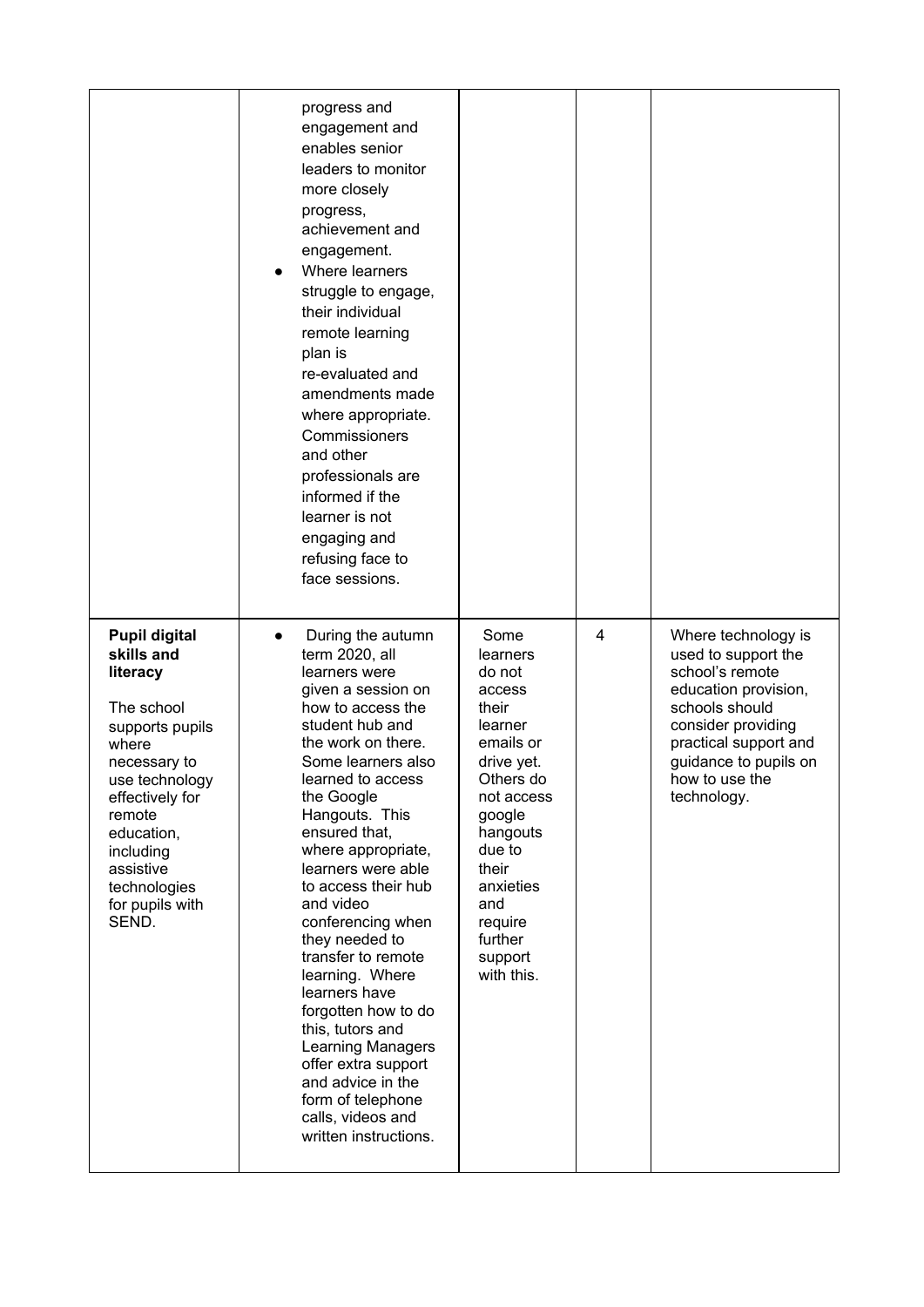#### **Curriculum planning and delivery**

The school has well-sequenced curricula that support 'hybrid' teaching, where some children are taught in class (such as vulnerable children and children of critical workers) and others at home, and has the relevant resources in place to deliver the curriculum remotely.

| <b>Identify</b><br>1.                           | $2_{-}$<br>Develop<br>and plan                                          | Implement<br>3.                                                                   | Embed<br>4.                                                  | Sustain<br>5 <sub>1</sub>                                                                         |
|-------------------------------------------------|-------------------------------------------------------------------------|-----------------------------------------------------------------------------------|--------------------------------------------------------------|---------------------------------------------------------------------------------------------------|
| Not yet in place or<br>there are major<br>gaps. | Identified gaps<br>but a plan is<br>being developed<br>to address them. | In the process of<br>implementing<br>systems and<br>practices to<br>address this. | Practices and<br>systems are in<br>place with<br>minor gaps. | Practices and<br>systems are<br>fully embedded,<br>and there are<br>examples of<br>best practice. |

| Approach                                                                                                                                                                                                                                                                                                                                                                                              | <b>Strengths</b>                                                                                                                                                                                                                                                                                                                                                                                                                                                   | Gaps                                                                                                                                        | Score<br>(1 to 5) | Potential actions and<br>resources if score is 1<br>or $2$                                                                                                                                                                             |
|-------------------------------------------------------------------------------------------------------------------------------------------------------------------------------------------------------------------------------------------------------------------------------------------------------------------------------------------------------------------------------------------------------|--------------------------------------------------------------------------------------------------------------------------------------------------------------------------------------------------------------------------------------------------------------------------------------------------------------------------------------------------------------------------------------------------------------------------------------------------------------------|---------------------------------------------------------------------------------------------------------------------------------------------|-------------------|----------------------------------------------------------------------------------------------------------------------------------------------------------------------------------------------------------------------------------------|
| <b>Minimum provision</b><br>School sets work that<br>is of equivalent length<br>to the core teaching<br>pupils would receive in<br>school in an<br>appropriate range of<br>subjects, and as a<br>minimum:<br>Key stage 1: 3<br>hours a day, on<br>average, across the<br>school cohort, with<br>less for younger<br>children<br>Key stage 2: 4<br>hours a day<br>Key stages 3 and<br>4: 5 hours a day | All learners have<br>an individualised<br>remote learning<br>package. We have<br>learning Tiers that<br>indicate what sort<br>of remote learning<br>learners can<br>access. Where<br>appropriate,<br>learners have their<br>full entitlement of<br>education<br>according to their<br>keystage. This<br>may include 1:1<br>video conferencing<br>sessions (for<br>example food tech<br>sessions where<br>the learner cooks<br>at home whilst<br>video conferencing | Some learners<br>require further<br>support to access<br>video<br>conferencing,<br>which would<br>lengthen their<br>access to<br>education. | 4                 | Remote education<br>expectations are<br>highlighted in actions<br>for schools during the<br>coronavirus outbreak<br>GOV.UK has brought<br>together school-led<br>webinars to share best<br>practice in setting up<br>remote education. |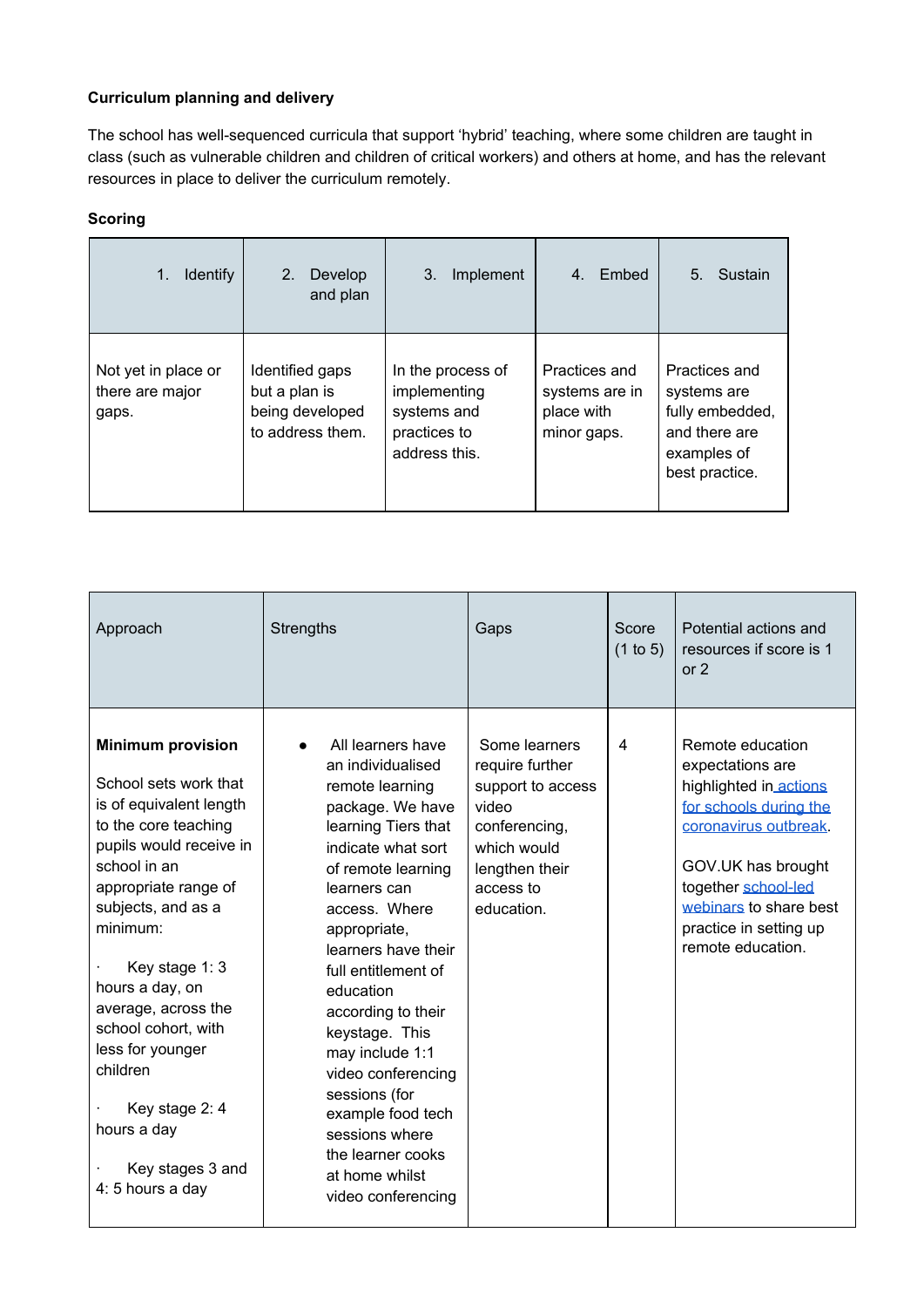|                                                                                                                                                                                                                                                                                                                             | the tutor who is<br>cooking the same<br>recipe) or where<br>learners video<br>conference into<br>live lessons with<br>their peers.<br>Where video<br>conferencing is not<br>appropriate,<br>learners may have<br>telephone calls<br>from tutors to<br>ensure they can<br>access the work<br>and complete it.<br>However, it needs to be<br>acknowledged that some<br>of our learners cannot<br>cope with remote learning<br>of a length that is<br>appropriate for their<br>keystage. This is usually<br>due to their own anxieties<br>around Covid and how this<br>affects them. Where this is<br>the case, Learning<br>Managers put other<br>activities and tasks in place<br>to support their well being. |                                                                                                                                    |   |                                                                                                                                                                                                                                                                                                                                          |
|-----------------------------------------------------------------------------------------------------------------------------------------------------------------------------------------------------------------------------------------------------------------------------------------------------------------------------|--------------------------------------------------------------------------------------------------------------------------------------------------------------------------------------------------------------------------------------------------------------------------------------------------------------------------------------------------------------------------------------------------------------------------------------------------------------------------------------------------------------------------------------------------------------------------------------------------------------------------------------------------------------------------------------------------------------|------------------------------------------------------------------------------------------------------------------------------------|---|------------------------------------------------------------------------------------------------------------------------------------------------------------------------------------------------------------------------------------------------------------------------------------------------------------------------------------------|
| <b>Curriculum planning</b><br>The school has a<br>clear, well-sequenced<br>curriculum that<br>supports pupils both in<br>class and remotely.<br>This could include a<br>remote curriculum that<br>is identical to the one<br>taught in class, one<br>that is similar but<br>adapted or one that is<br>completely different. | Where<br>appropriate,<br>learners on remote<br>education follow<br>the same<br>curriculum they<br>would when having<br>face to face<br>sessions. This<br>ensures that they<br>are up to date with<br>their peers when<br>they return to face<br>to face education.<br>However, some<br>learners would find<br>this difficult due to<br>their anxieties, self<br>esteem or SEND.<br>Where this is the                                                                                                                                                                                                                                                                                                         | Further<br>interventions<br>need to be<br>developed to<br>ensure learners<br>who find remote<br>learning difficult<br>to catch up. | 4 | GOV.UK provides<br>resources on remote<br>education good<br>practice and how to<br>adapt teaching practice<br>for remote education.<br>The Education<br><b>Endowment Foundation</b><br>provides a support<br>guide for schools<br>designed to help<br>teachers and school<br>leaders support their<br>pupils during remote<br>education. |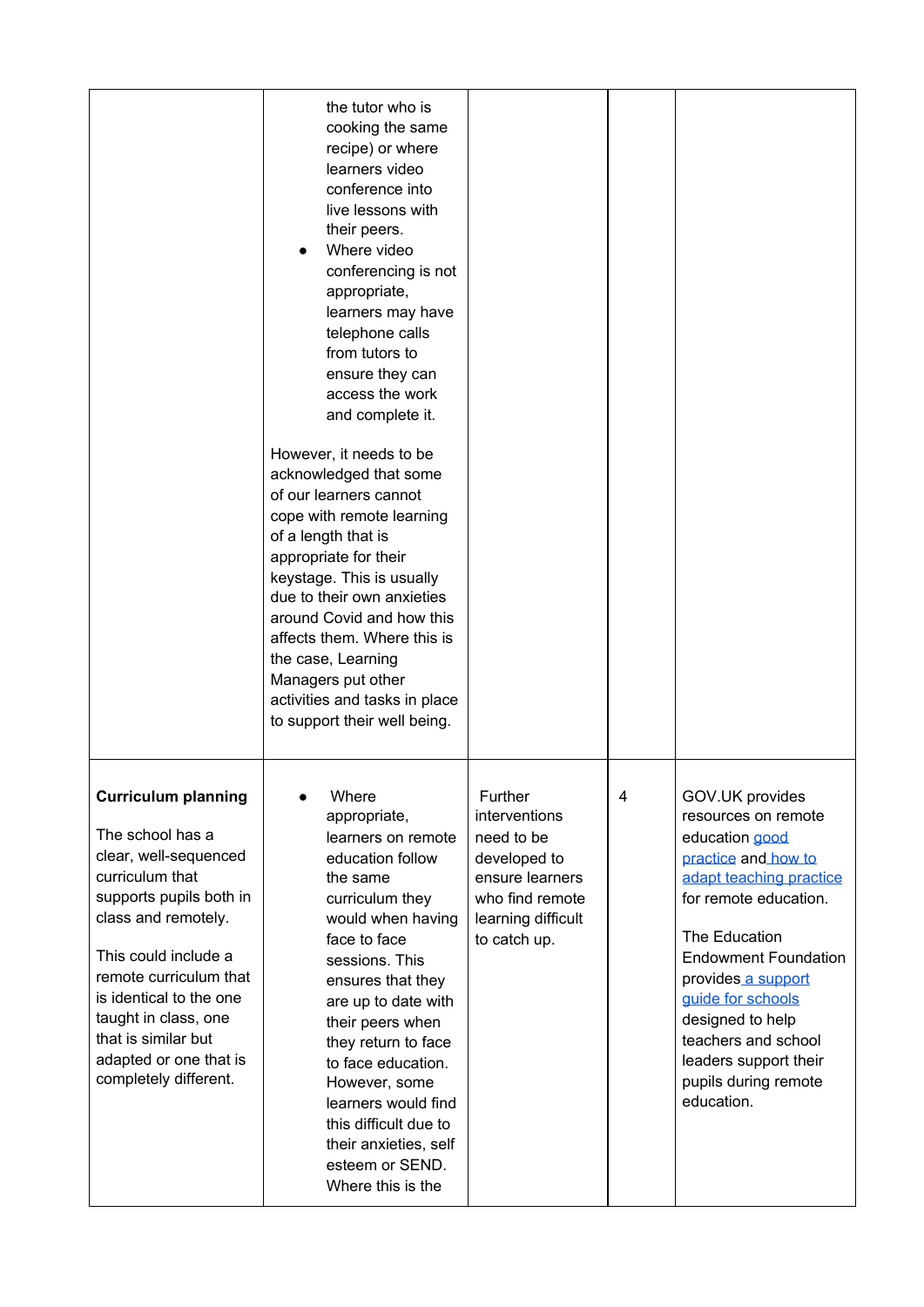| case, learners<br>have an<br>individualised<br>curriculum that<br>consolidates their<br>previous learning<br>and takes the<br>pressure off, or<br>which gives them<br>other activities to<br>do within that<br>subject area. If<br>this is the case,<br>learners access<br>their regular<br>curriculum as soon<br>as they are able to<br>after a return to<br>face to face. It<br>should be noted<br>that some learners<br>require a recovery<br>curriculum that<br>concentrates on<br>their well being<br>and engagement,<br>preparing them to<br>learn again. |  |  |
|-----------------------------------------------------------------------------------------------------------------------------------------------------------------------------------------------------------------------------------------------------------------------------------------------------------------------------------------------------------------------------------------------------------------------------------------------------------------------------------------------------------------------------------------------------------------|--|--|
|                                                                                                                                                                                                                                                                                                                                                                                                                                                                                                                                                                 |  |  |
|                                                                                                                                                                                                                                                                                                                                                                                                                                                                                                                                                                 |  |  |
|                                                                                                                                                                                                                                                                                                                                                                                                                                                                                                                                                                 |  |  |
|                                                                                                                                                                                                                                                                                                                                                                                                                                                                                                                                                                 |  |  |
|                                                                                                                                                                                                                                                                                                                                                                                                                                                                                                                                                                 |  |  |
|                                                                                                                                                                                                                                                                                                                                                                                                                                                                                                                                                                 |  |  |
|                                                                                                                                                                                                                                                                                                                                                                                                                                                                                                                                                                 |  |  |
|                                                                                                                                                                                                                                                                                                                                                                                                                                                                                                                                                                 |  |  |
|                                                                                                                                                                                                                                                                                                                                                                                                                                                                                                                                                                 |  |  |
|                                                                                                                                                                                                                                                                                                                                                                                                                                                                                                                                                                 |  |  |
|                                                                                                                                                                                                                                                                                                                                                                                                                                                                                                                                                                 |  |  |
|                                                                                                                                                                                                                                                                                                                                                                                                                                                                                                                                                                 |  |  |
|                                                                                                                                                                                                                                                                                                                                                                                                                                                                                                                                                                 |  |  |
|                                                                                                                                                                                                                                                                                                                                                                                                                                                                                                                                                                 |  |  |
| Interventions are                                                                                                                                                                                                                                                                                                                                                                                                                                                                                                                                               |  |  |
| being developed to                                                                                                                                                                                                                                                                                                                                                                                                                                                                                                                                              |  |  |
| ensure learners                                                                                                                                                                                                                                                                                                                                                                                                                                                                                                                                                 |  |  |
| catch up after                                                                                                                                                                                                                                                                                                                                                                                                                                                                                                                                                  |  |  |
| periods of remote                                                                                                                                                                                                                                                                                                                                                                                                                                                                                                                                               |  |  |
| learning where                                                                                                                                                                                                                                                                                                                                                                                                                                                                                                                                                  |  |  |
| they have not been                                                                                                                                                                                                                                                                                                                                                                                                                                                                                                                                              |  |  |
| able to follow their                                                                                                                                                                                                                                                                                                                                                                                                                                                                                                                                            |  |  |
| regular curriculum.                                                                                                                                                                                                                                                                                                                                                                                                                                                                                                                                             |  |  |
|                                                                                                                                                                                                                                                                                                                                                                                                                                                                                                                                                                 |  |  |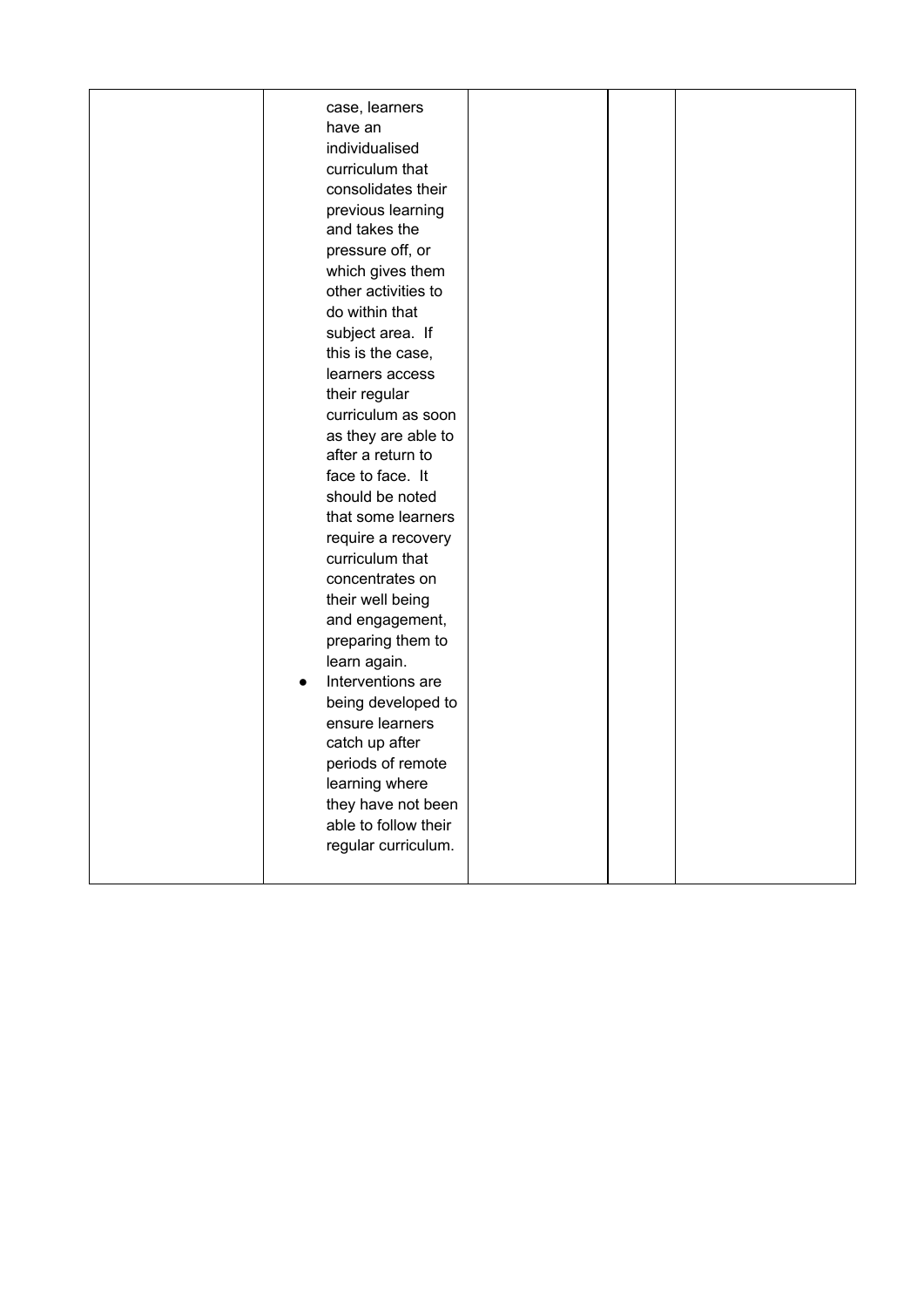| <b>Curriculum delivery</b><br>The school has a<br>system in place to<br>support remote<br>education, using<br>curriculum-aligned<br>resources.<br>Where remote<br>education is taking<br>place, it should include<br>recorded or live, direct<br>teaching time from the<br>school or other | We have<br>developed 6<br>Learning Tiers that<br>take into account<br>learner individual<br>needs for remote<br>learning. Each<br>learner has a<br>learning manager<br>who arranges their<br>remote package<br>and decides which<br>tier of work the<br>learner is able to<br>access. Learners                                                                                                                                                                                                                                                                                 | Some learners<br>and staff require<br>on-going support<br>to ensure they<br>are confident<br>accessing the<br>higher tiered<br>resources. | 4 | GOV.UK provides:<br>guidance on<br>accessing and buying<br>resources for remote<br>education<br>resources on<br>remote education good<br>practice<br>guidance on how<br>to access and set up<br>online digital platforms<br>to support delivery                                                                                                                                                  |
|--------------------------------------------------------------------------------------------------------------------------------------------------------------------------------------------------------------------------------------------------------------------------------------------|--------------------------------------------------------------------------------------------------------------------------------------------------------------------------------------------------------------------------------------------------------------------------------------------------------------------------------------------------------------------------------------------------------------------------------------------------------------------------------------------------------------------------------------------------------------------------------|-------------------------------------------------------------------------------------------------------------------------------------------|---|--------------------------------------------------------------------------------------------------------------------------------------------------------------------------------------------------------------------------------------------------------------------------------------------------------------------------------------------------------------------------------------------------|
| (such Oak National<br>Academy), and time<br>given for pupils to<br>complete tasks and<br>assignments<br>independently.<br>The school uses a<br>digital platform to<br>support effective<br>communication and<br>accessibility for all<br>pupils, including those<br>with SEND.             | combination of<br>tiers, which is<br>dependent on a<br>variety of factors<br>including their<br>relationship with<br>their tutor, their<br>skills with<br>technology, the<br>subject being<br>delivered and their<br>self-esteem with<br>that subject.<br>Individual learning<br>tiers include<br>worksheets and<br>resources hand<br>delivered to the<br>home, worksheets<br>and activities<br>posted by email or<br>on the student<br>hub, live video<br>conferenced<br>lessons and<br>access to online<br>learning platforms<br>such as Oak<br>Academy and<br>Bitesize etc. |                                                                                                                                           |   | <b>Oak National</b><br><b>Academy</b> provides<br>resources and<br>guidance on how to<br>map resources to a<br>school's existing<br>curriculum.<br>RNIB Bookshare, which<br>was established<br>through DfE's pilot<br>load2learn, is providing<br>on-demand access to<br>over 350,000<br>accessible digital books<br>for schools - free for<br>any pupil with dyslexia<br>or visual impairments. |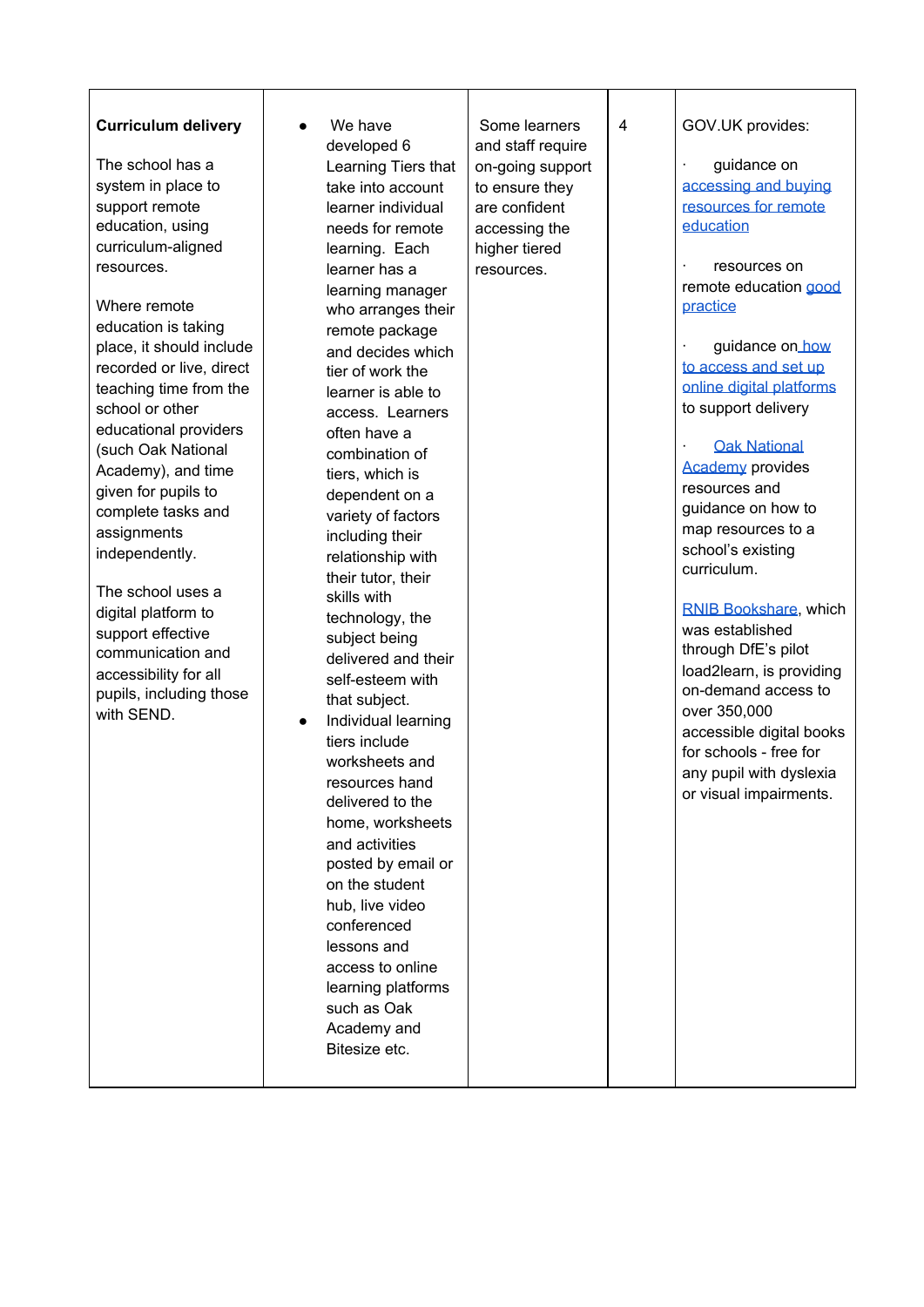| <b>Assessment and</b><br>$\bullet$<br>feedback<br>The school has a<br>plan in place to<br>gauge how well all<br>pupils are<br>progressing through<br>the curriculum<br>using questions and<br>other suitable tasks.<br>The school<br>provides feedback,<br>at least weekly,<br>using<br>digitally-facilitated<br>or whole-class<br>feedback where<br>appropriate. | Each remote learning<br>tier has learner<br>feedback planned<br>within it. Therefore,<br>feedback to learners is<br>also individualised<br>according to learner<br>needs. Where learners<br>have live lessons,<br>feedback is made<br>verbally and work<br>marked during the<br>session. Where<br>learners have remote<br>1:1 lessons and<br>access work on their<br>email or hub, work is<br>marked on the<br>document and<br>reshared with the<br>learner. Where<br>learners have work<br>delivered, tutors either<br>go back again at the<br>end of the session to<br>pick up the work, mark<br>it and phone the<br>learner with the<br>feedback, or give<br>feedback the following<br>week.<br>At the end of each<br>session, tutors<br>complete an online<br>learner progress form<br>that informs Learning<br>Managers on the<br>progress made and<br>engagement during<br>the session. This<br>information can also<br>be sent to<br>commissioners when<br>required. | The remote<br>learner<br>progress form<br>has only been<br>introduced<br>since January<br>8th and its use<br>is still being<br>embedded<br>across the<br>organisation.<br>Prior to this,<br>learning logs<br>were<br>established for<br>tutor feedback,<br>though our<br>monitoring and<br>quality<br>assurance<br>procedures led<br>to us<br>developing the<br>online form to<br>ensure the<br>correct<br>information was<br>captured. | 4 | GOV.UK provides<br>guidance on:<br>assessing pupil<br>progress and providing<br>feedback in the remote<br>education good<br>practice guidance<br>assessments and<br>exams<br>The EdTech<br>Demonstrator<br>Programme provides<br>online training videos<br>for schools on effective<br>assessment and<br>feedback. |
|-------------------------------------------------------------------------------------------------------------------------------------------------------------------------------------------------------------------------------------------------------------------------------------------------------------------------------------------------------------------|-----------------------------------------------------------------------------------------------------------------------------------------------------------------------------------------------------------------------------------------------------------------------------------------------------------------------------------------------------------------------------------------------------------------------------------------------------------------------------------------------------------------------------------------------------------------------------------------------------------------------------------------------------------------------------------------------------------------------------------------------------------------------------------------------------------------------------------------------------------------------------------------------------------------------------------------------------------------------------|-----------------------------------------------------------------------------------------------------------------------------------------------------------------------------------------------------------------------------------------------------------------------------------------------------------------------------------------------------------------------------------------------------------------------------------------|---|--------------------------------------------------------------------------------------------------------------------------------------------------------------------------------------------------------------------------------------------------------------------------------------------------------------------|
|-------------------------------------------------------------------------------------------------------------------------------------------------------------------------------------------------------------------------------------------------------------------------------------------------------------------------------------------------------------------|-----------------------------------------------------------------------------------------------------------------------------------------------------------------------------------------------------------------------------------------------------------------------------------------------------------------------------------------------------------------------------------------------------------------------------------------------------------------------------------------------------------------------------------------------------------------------------------------------------------------------------------------------------------------------------------------------------------------------------------------------------------------------------------------------------------------------------------------------------------------------------------------------------------------------------------------------------------------------------|-----------------------------------------------------------------------------------------------------------------------------------------------------------------------------------------------------------------------------------------------------------------------------------------------------------------------------------------------------------------------------------------------------------------------------------------|---|--------------------------------------------------------------------------------------------------------------------------------------------------------------------------------------------------------------------------------------------------------------------------------------------------------------------|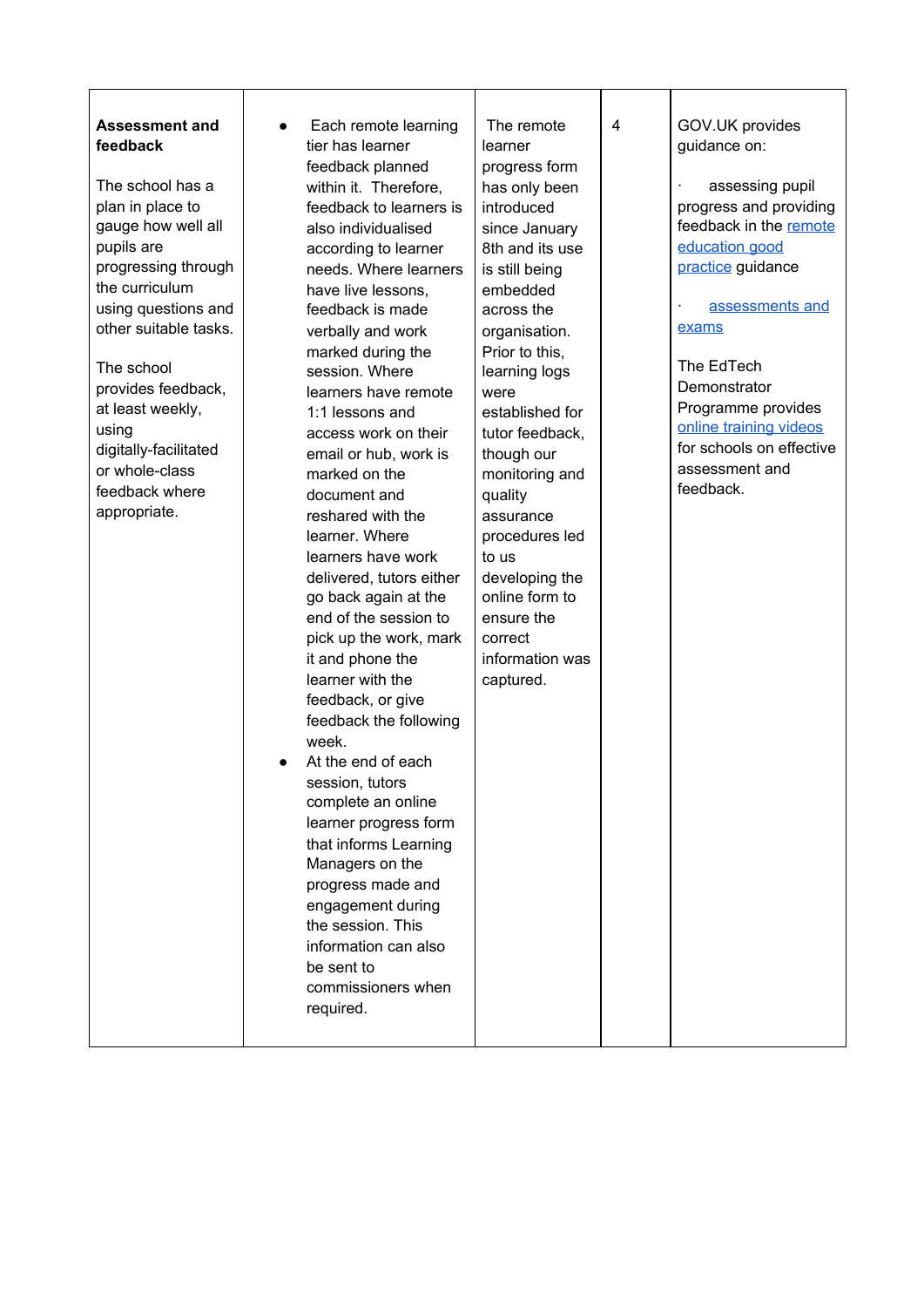#### **Capacity and capability**

Schools support staff to deliver high-quality remote education.

| <b>Identify</b><br>1.                           | 2.<br>Develop<br>and plan                                               | 3.<br>Implement                                                                   | Embed<br>4.                                                  | 5.<br>Sustain                                                                                     |
|-------------------------------------------------|-------------------------------------------------------------------------|-----------------------------------------------------------------------------------|--------------------------------------------------------------|---------------------------------------------------------------------------------------------------|
| Not yet in place or<br>there are major<br>gaps. | Identified gaps<br>but a plan is<br>being developed<br>to address them. | In the process of<br>implementing<br>systems and<br>practices to<br>address this. | Practices and<br>systems are in<br>place with<br>minor gaps. | Practices and<br>systems are<br>fully embedded,<br>and there are<br>examples of<br>best practice. |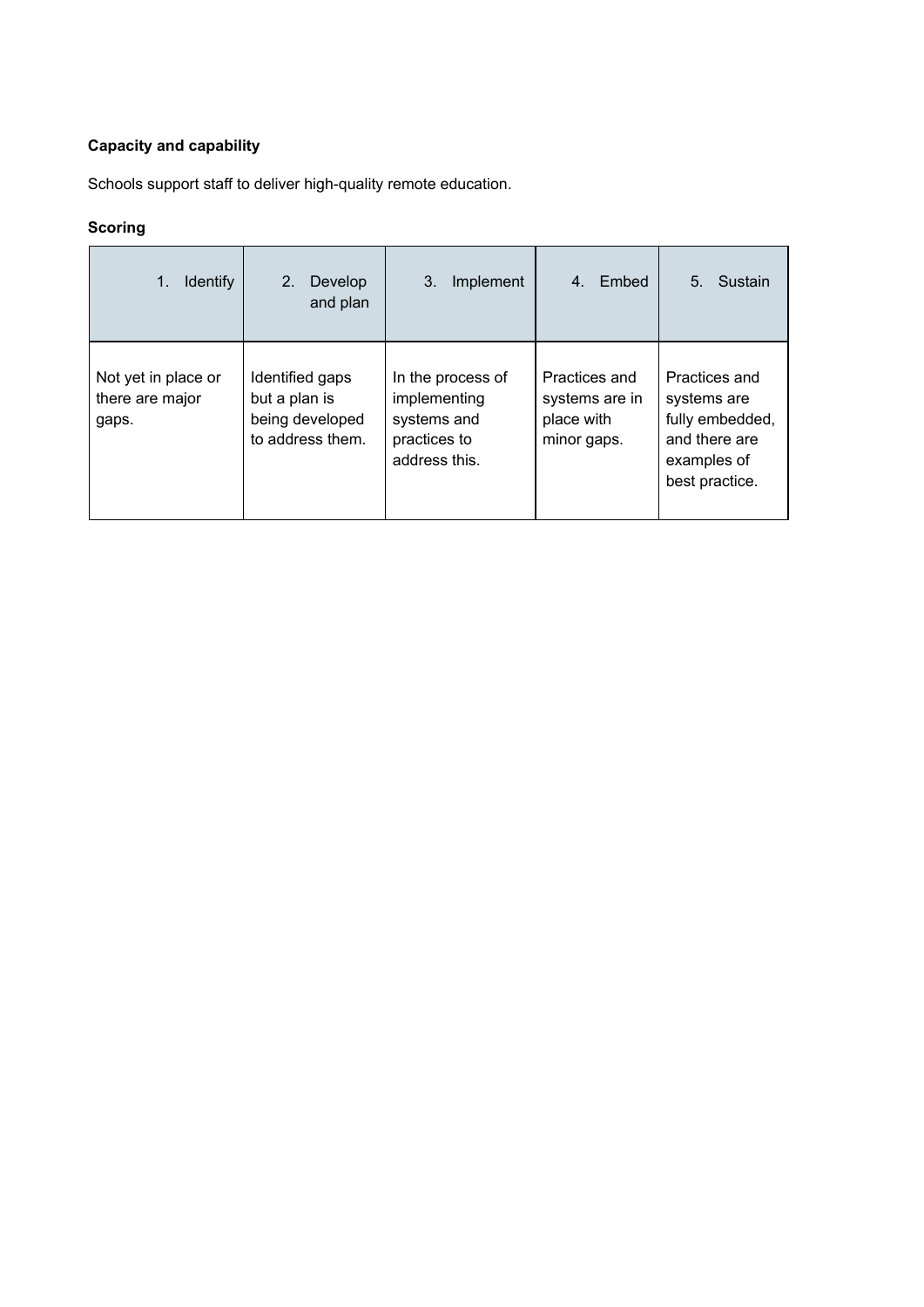| Approach                                                                                                                                                                                                           | <b>Strengths</b>                                                                                                                                                                                                                                                                                                                                                                                                                                                                                                                                                                                                                                                                                                                               | Gaps                                                                                                   | Score<br>(1 to 5) | Potential actions and<br>resources if score is 1<br>or 2                                                                                                                                                                                                                                                                                                                                                                                                                  |
|--------------------------------------------------------------------------------------------------------------------------------------------------------------------------------------------------------------------|------------------------------------------------------------------------------------------------------------------------------------------------------------------------------------------------------------------------------------------------------------------------------------------------------------------------------------------------------------------------------------------------------------------------------------------------------------------------------------------------------------------------------------------------------------------------------------------------------------------------------------------------------------------------------------------------------------------------------------------------|--------------------------------------------------------------------------------------------------------|-------------------|---------------------------------------------------------------------------------------------------------------------------------------------------------------------------------------------------------------------------------------------------------------------------------------------------------------------------------------------------------------------------------------------------------------------------------------------------------------------------|
| Effective practice<br>Senior leaders are<br>aware of all the<br>guidance and ensure<br>wider teaching/school<br>staff are aware of (and<br>how to access)<br>resources available to<br>support remote<br>teaching. | All EMT members<br>are shared into<br>updates from the<br>Government.<br>Regular meetings,<br>(weekly or daily<br>according to need)<br>are held to update<br>policy and<br>procedures<br>according to<br>Government<br>changes. Staff<br>are updated via<br>our remote<br>learning engine<br>room and<br>company wide<br>emails when<br>required.<br>There is a remote<br>$\bullet$<br>learning hub on<br>our learning<br>platform that all<br>staff have access<br>to. This contains<br>all updates, forms<br>to complete, video<br>and written<br>support for<br>training purposes<br>and all policies<br>and guidance.<br>Links to external<br>resources, such<br>as The Oak<br>Academy<br>resources, can<br>also be found on<br>this hub. | Some staff still<br>require ongoing<br>support to<br>ensure they<br>can access the<br>resources fully. | $\overline{4}$    | The Education<br><b>Endowment Foundation</b><br>provides a support<br>guide for schools<br>designed to help<br>teachers and school<br>leaders support their<br>pupils during remote<br>education.<br>GOV.UK provides a<br>good practice guide to<br>support schools in their<br>delivery of remote<br>education.<br>The EdTech<br>Demonstrator<br>Programme provides<br>guidance on how to use<br>online platforms and<br>resources, including for<br>children with SEND. |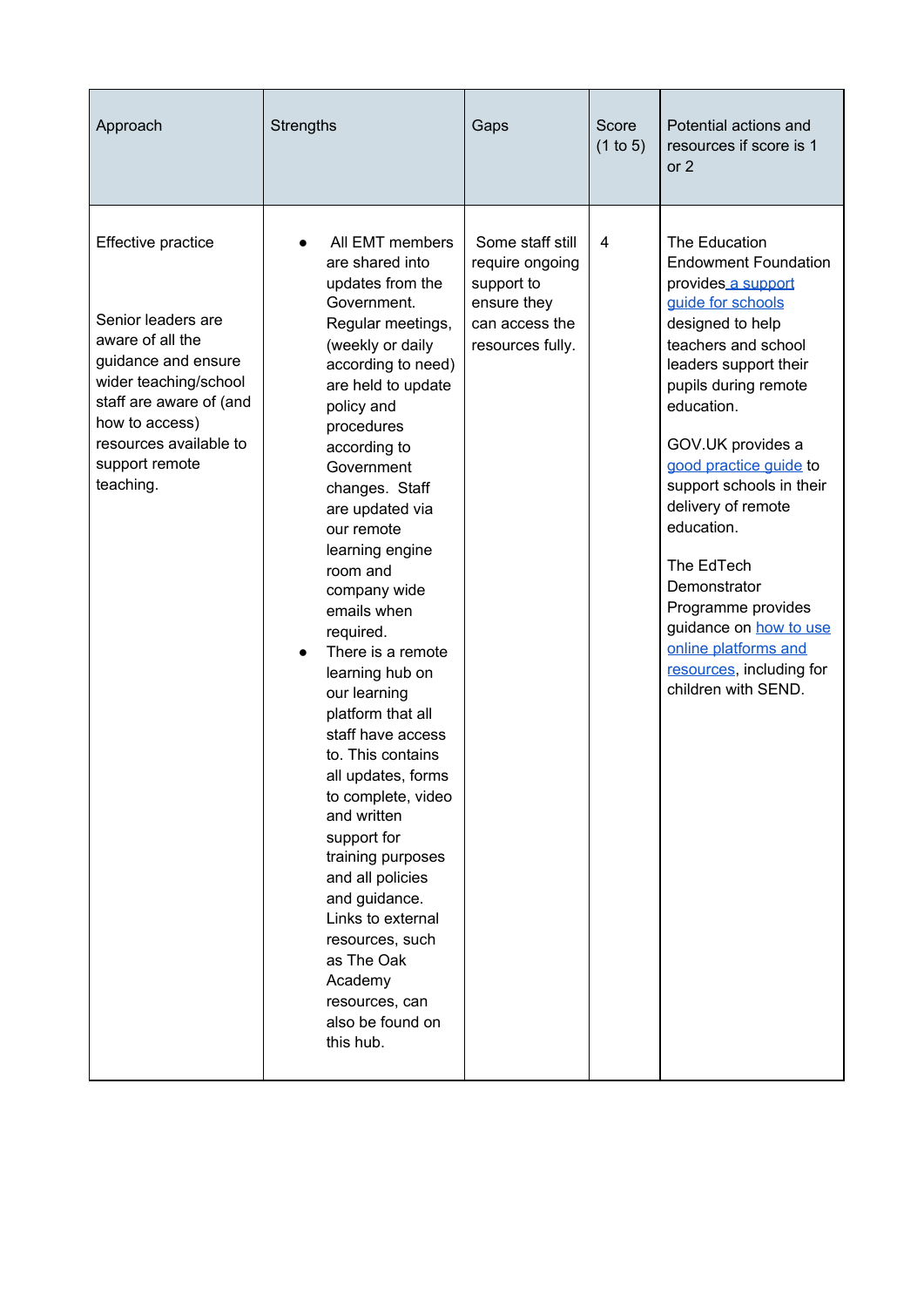| <b>Staff capability</b><br>Staff have access to<br>the digital resources<br>and tools (for example,<br>textbooks, workbooks,<br>platforms, devices and<br>internet) they need to<br>teach and support<br>pupils remotely.<br>Where used, staff<br>have the appropriate<br>training and support to<br>use digital tools and<br>resources, including<br>how to ensure they are<br>accessible for pupils<br>with SEND.<br>Where possible, the<br>training provided is<br>sustained and iterative<br>to ensure staff<br>continue to support<br>effective teaching<br>practice remotely. | All staff have<br>chromebooks that<br>they regularly use<br>during lessons,<br>even without<br>Covid and remote<br>learning<br>requirements.<br>Staff use these to<br>access the<br>curriculum plans<br>and resources for<br>the subjects they<br>deliver and also to<br>access the remote<br>learning platform. | Some staff still<br>require ongoing<br>support to<br>ensure they<br>can access the<br>resources fully. | $\overline{4}$ | The EdTech<br>Demonstrator<br>Programme provides<br>advice, guidance and<br>practical support for<br>teachers on how to<br>deliver good remote<br>education. This includes<br>guidance on how to use<br>online platforms and<br>resources, including for<br>children with SEND.<br>RNIB Bookshare, which<br>was established through<br>DfE's pilot load2learn, is<br>providing on-demand<br>access to over 350,000<br>accessible digital books<br>for schools, colleges<br>and universities, free for<br>any student with<br>dyslexia or visual<br>impairment.<br>pdnet provides free<br>training events for<br>teachers and<br>professionals on<br>augmentative and<br>alternative<br>communication<br>technology to support<br>pupils with SEND. |
|-------------------------------------------------------------------------------------------------------------------------------------------------------------------------------------------------------------------------------------------------------------------------------------------------------------------------------------------------------------------------------------------------------------------------------------------------------------------------------------------------------------------------------------------------------------------------------------|------------------------------------------------------------------------------------------------------------------------------------------------------------------------------------------------------------------------------------------------------------------------------------------------------------------|--------------------------------------------------------------------------------------------------------|----------------|----------------------------------------------------------------------------------------------------------------------------------------------------------------------------------------------------------------------------------------------------------------------------------------------------------------------------------------------------------------------------------------------------------------------------------------------------------------------------------------------------------------------------------------------------------------------------------------------------------------------------------------------------------------------------------------------------------------------------------------------------|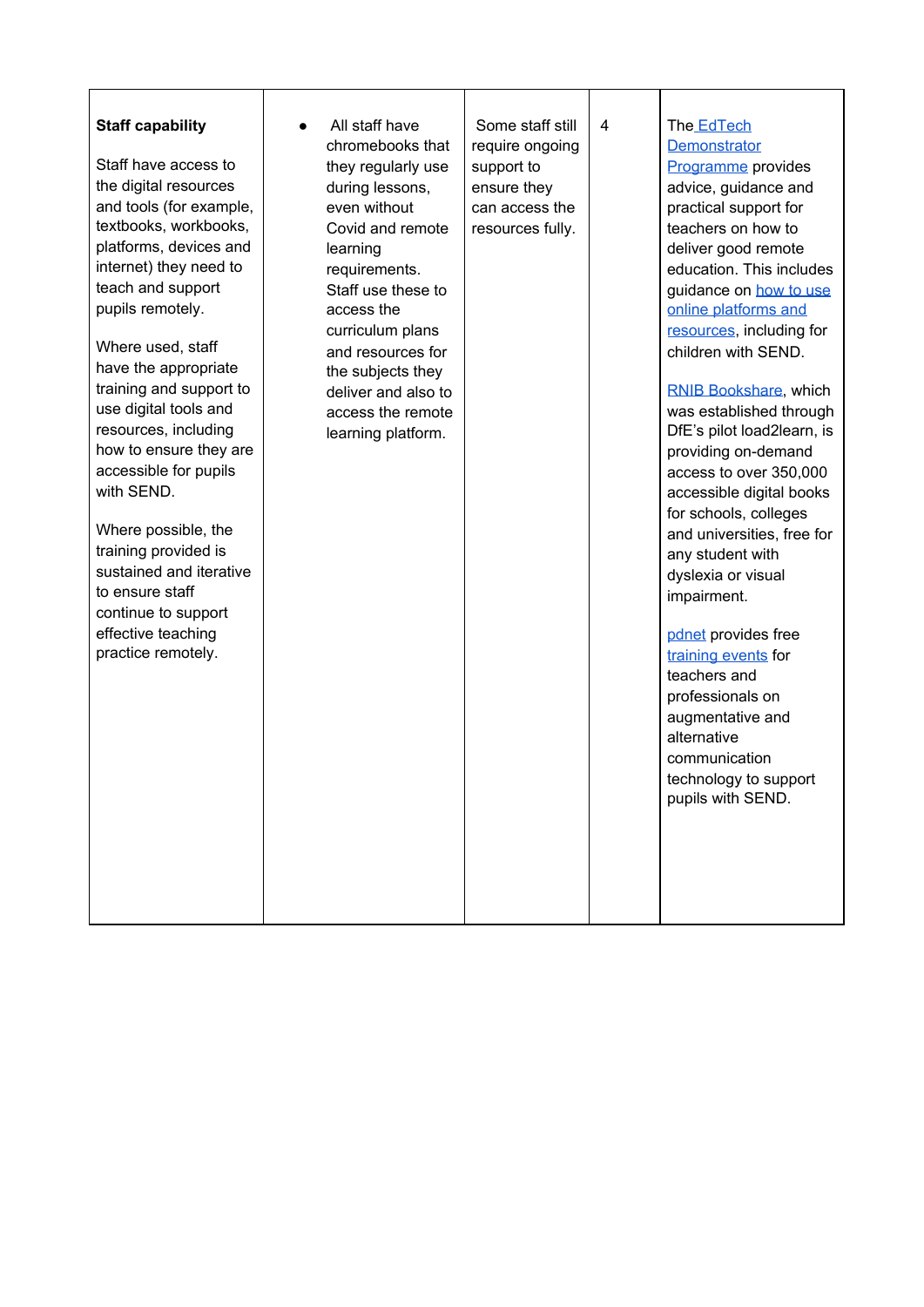| <b>Strategic</b><br>partnerships<br>The school is sharing<br>best practice and<br>making best use of<br>capacity across<br>schools to address<br>any known gaps,<br>including via<br>established<br>school-to-school<br>support networks like<br>the <b>EdTech</b><br>Demonstrator<br>Programme and<br>curriculum hubs. | A member of our<br>leadership team<br>attends regular<br>meetings of<br>alternative<br>providers and<br>Independent<br>Schools within<br>Nottinghamshire<br>and<br>Leicestershire.<br>Good practice is<br>shared and issues<br>discussed. | At present the<br>bulk of our<br>work is within<br>house or use of<br>online learning<br>platforms such<br>as The Oak<br>Academy.<br>Whilst we<br>attend<br>meetings with<br>other providers<br>and schools, as<br>yet we have<br>not established<br>any formal<br>networks<br>specifically<br>around remote<br>learning.<br>However, some<br>subject leads<br>have accessed<br>the local hub<br>for their subject<br>prior to Covid<br>and remain in<br>contact. | 3 | There are several<br>school-to-school<br>support networks which<br>you can make use of,<br>including:<br>The <b>EdTech</b><br>Demonstrator<br>Programme for<br>advice and<br>guidance on<br>remote education,<br>including how to<br>embed technology<br>into teaching<br>practice, and how<br>to embed practice<br>across MATs<br>Maths hubs to<br>improve maths<br>education<br><b>English hubs to</b><br>improve teaching<br>of phonics, early<br>language and<br>reading in<br>reception and year<br>1<br>Computing<br>hubs to improve<br>the teaching of<br>computing and<br>increase<br>participation in<br>computer science |
|-------------------------------------------------------------------------------------------------------------------------------------------------------------------------------------------------------------------------------------------------------------------------------------------------------------------------|-------------------------------------------------------------------------------------------------------------------------------------------------------------------------------------------------------------------------------------------|-------------------------------------------------------------------------------------------------------------------------------------------------------------------------------------------------------------------------------------------------------------------------------------------------------------------------------------------------------------------------------------------------------------------------------------------------------------------|---|------------------------------------------------------------------------------------------------------------------------------------------------------------------------------------------------------------------------------------------------------------------------------------------------------------------------------------------------------------------------------------------------------------------------------------------------------------------------------------------------------------------------------------------------------------------------------------------------------------------------------------|
|-------------------------------------------------------------------------------------------------------------------------------------------------------------------------------------------------------------------------------------------------------------------------------------------------------------------------|-------------------------------------------------------------------------------------------------------------------------------------------------------------------------------------------------------------------------------------------|-------------------------------------------------------------------------------------------------------------------------------------------------------------------------------------------------------------------------------------------------------------------------------------------------------------------------------------------------------------------------------------------------------------------------------------------------------------------|---|------------------------------------------------------------------------------------------------------------------------------------------------------------------------------------------------------------------------------------------------------------------------------------------------------------------------------------------------------------------------------------------------------------------------------------------------------------------------------------------------------------------------------------------------------------------------------------------------------------------------------------|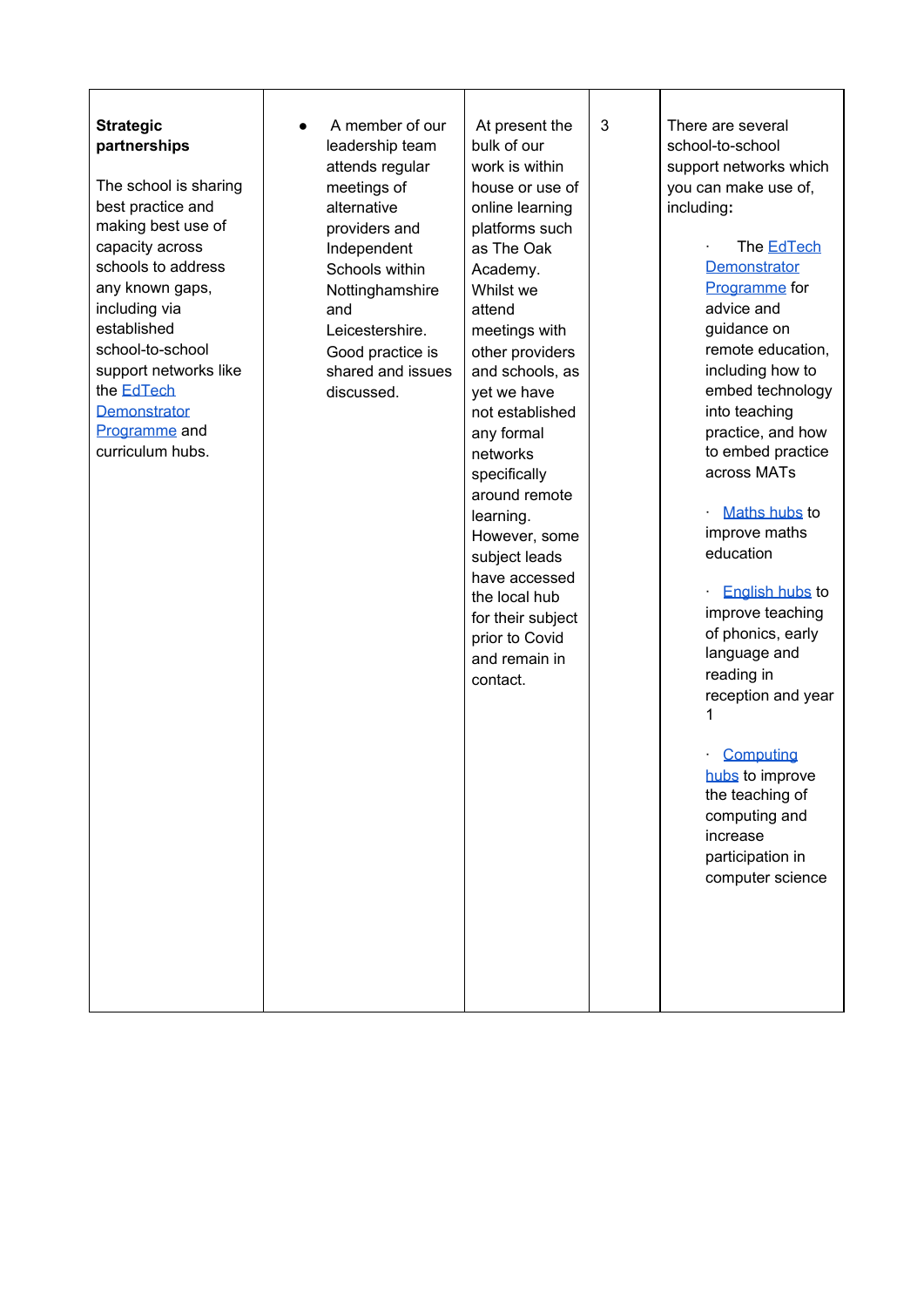#### **Communication**

The school maintains strong communication with pupils, parents and carers, and continues to work effectively with other third parties.

| <b>Identify</b><br>1.                           | 2.<br>Develop<br>and plan                                               | Implement<br>3.                                                                   | Embed<br>4.                                                  | Sustain<br>5.                                                                                     |
|-------------------------------------------------|-------------------------------------------------------------------------|-----------------------------------------------------------------------------------|--------------------------------------------------------------|---------------------------------------------------------------------------------------------------|
| Not yet in place or<br>there are major<br>gaps. | Identified gaps<br>but a plan is<br>being developed<br>to address them. | In the process of<br>implementing<br>systems and<br>practices to<br>address this. | Practices and<br>systems are in<br>place with<br>minor gaps. | Practices and<br>systems are<br>fully embedded,<br>and there are<br>examples of<br>best practice. |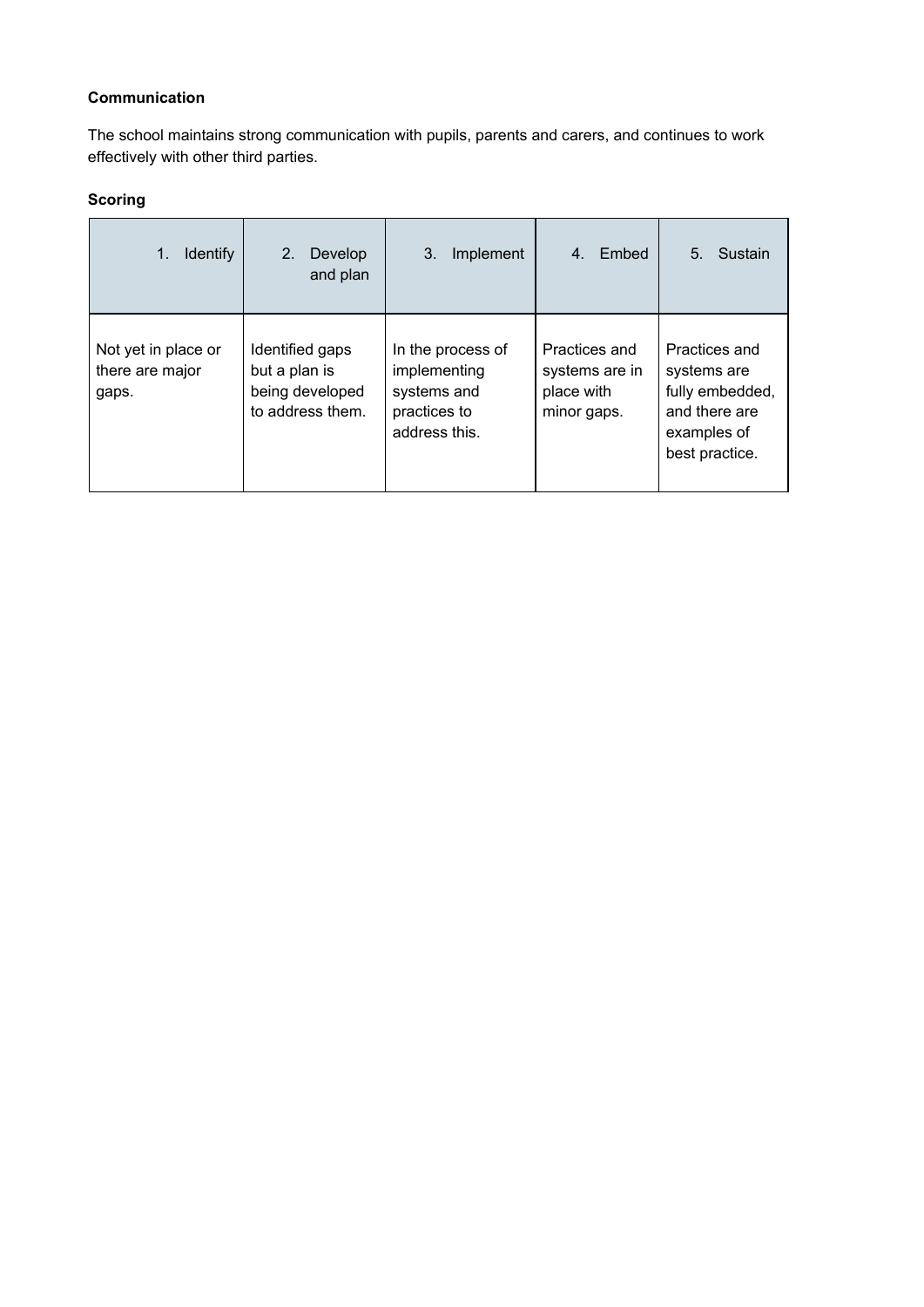| 3<br><b>Realistic</b><br>Website needs<br>Remote education<br>Learning<br>expectations of<br>Managers have a<br>further updating to<br>expectations are<br>make it easier to<br>pupils, parents<br>close relationship<br>highlighted in the<br>actions for schools<br>and carers<br>access the Covid<br>with parents/carers<br>information<br>during the coronavirus<br>and keep in<br>Parents and carers<br>frequent contact<br>outbreak<br>have clear<br>with them during<br>guidance on how<br>GOV.UK has brought<br>periods of remote<br>to support pupils at<br>together school-led<br>education.<br>webinars to share best<br>home, and how<br>Parents are<br>this is aligned to<br>practice in setting up<br>advised to contact<br>the remote<br>remote education.<br>Learning<br>education<br>Managers if they<br>The school workload<br>information<br>require any<br>reduction toolkit<br>required to be<br>support with<br>provides example<br>published on the<br>remote learning<br>school's website.<br>but can also get<br>and email protocols.<br>support from the<br>tutors who teach<br>The Education<br>their learners.<br>Endowment<br>Pupils understand<br>Our website has a<br>Foundation has<br>the expectations<br>dedicated section<br>on how many<br>provided a guide for<br>for Covid, though<br>hours they should<br>schools on how to<br>few parents use it<br>be learning and<br>communicate with<br>as the<br>how to participate<br>parents during<br>communication<br>in remote<br>coronavirus<br>between Learning<br>education (for<br>(COVID-19).<br><b>Managers and</b><br>example, how to<br>Parents/cares is<br>submit<br>normally a | Approach      | <b>Strengths</b> | Gaps | Score<br>(1 to 5) | Potential actions and<br>resources if score is 1<br>or $2$ |
|---------------------------------------------------------------------------------------------------------------------------------------------------------------------------------------------------------------------------------------------------------------------------------------------------------------------------------------------------------------------------------------------------------------------------------------------------------------------------------------------------------------------------------------------------------------------------------------------------------------------------------------------------------------------------------------------------------------------------------------------------------------------------------------------------------------------------------------------------------------------------------------------------------------------------------------------------------------------------------------------------------------------------------------------------------------------------------------------------------------------------------------------------------------------------------------------------------------------------------------------------------------------------------------------------------------------------------------------------------------------------------------------------------------------------------------------------------------------------------------------------------------------------------------------------------------------------------------------------------------------------------------------------------------------------|---------------|------------------|------|-------------------|------------------------------------------------------------|
| communicating<br>information and<br>getting support.                                                                                                                                                                                                                                                                                                                                                                                                                                                                                                                                                                                                                                                                                                                                                                                                                                                                                                                                                                                                                                                                                                                                                                                                                                                                                                                                                                                                                                                                                                                                                                                                                      | assignments). | favoured way of  |      |                   | communication policies                                     |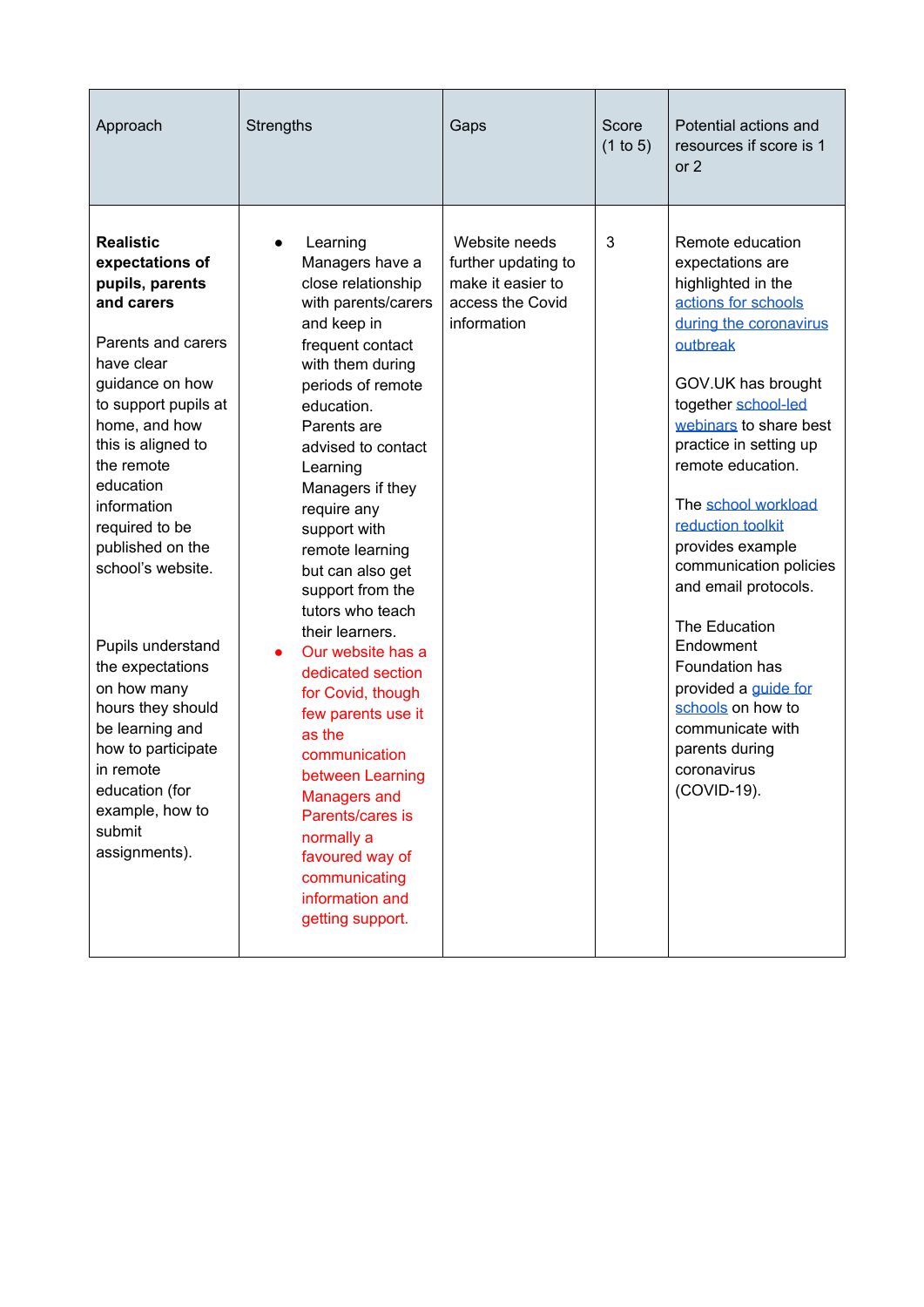| <b>School</b>       | We have regular   | More frequent       | 4 |  |
|---------------------|-------------------|---------------------|---|--|
| community           | community         | activities would    |   |  |
| events              | projects for all  | further improve our |   |  |
|                     | learners, whether | work in this area.  |   |  |
| Pupils are given    | remote or in      |                     |   |  |
| regular             | school. These     |                     |   |  |
| opportunities to    | have included     |                     |   |  |
| attend and          | messages of       |                     |   |  |
| participate in      | thanks to key     |                     |   |  |
| shared, interactive | workers, birthday |                     |   |  |
| lessons and         | cards for Captain |                     |   |  |
| activities to       | Tom, Christmas    |                     |   |  |
| maintain a sense    | cards and         |                     |   |  |
| of community and    | messages for the  |                     |   |  |
| belonging,          | elderly and other |                     |   |  |
| especially          | projects.         |                     |   |  |
| disadvantaged and   | Photographs are   |                     |   |  |
| SEND pupils.        | then put on our   |                     |   |  |
|                     | social media      |                     |   |  |
|                     | pages and on our  |                     |   |  |
|                     | Google Plus page. |                     |   |  |
|                     |                   |                     |   |  |

#### **Safeguarding and wellbeing**

Teachers and leaders understand how to maintain effective safeguarding arrangements whilst also providing high-quality remote education and supporting pupil wellbeing.

| <b>Identify</b><br>1.                           | 2.<br>Develop<br>and plan                                               | 3.<br>Implement                                                                   | Embed<br>$4_{-}$                                             | Sustain<br>5.                                                                                     |
|-------------------------------------------------|-------------------------------------------------------------------------|-----------------------------------------------------------------------------------|--------------------------------------------------------------|---------------------------------------------------------------------------------------------------|
| Not yet in place or<br>there are major<br>gaps. | Identified gaps<br>but a plan is<br>being developed<br>to address them. | In the process of<br>implementing<br>systems and<br>practices to<br>address this. | Practices and<br>systems are in<br>place with<br>minor gaps. | Practices and<br>systems are<br>fully embedded,<br>and there are<br>examples of<br>best practice. |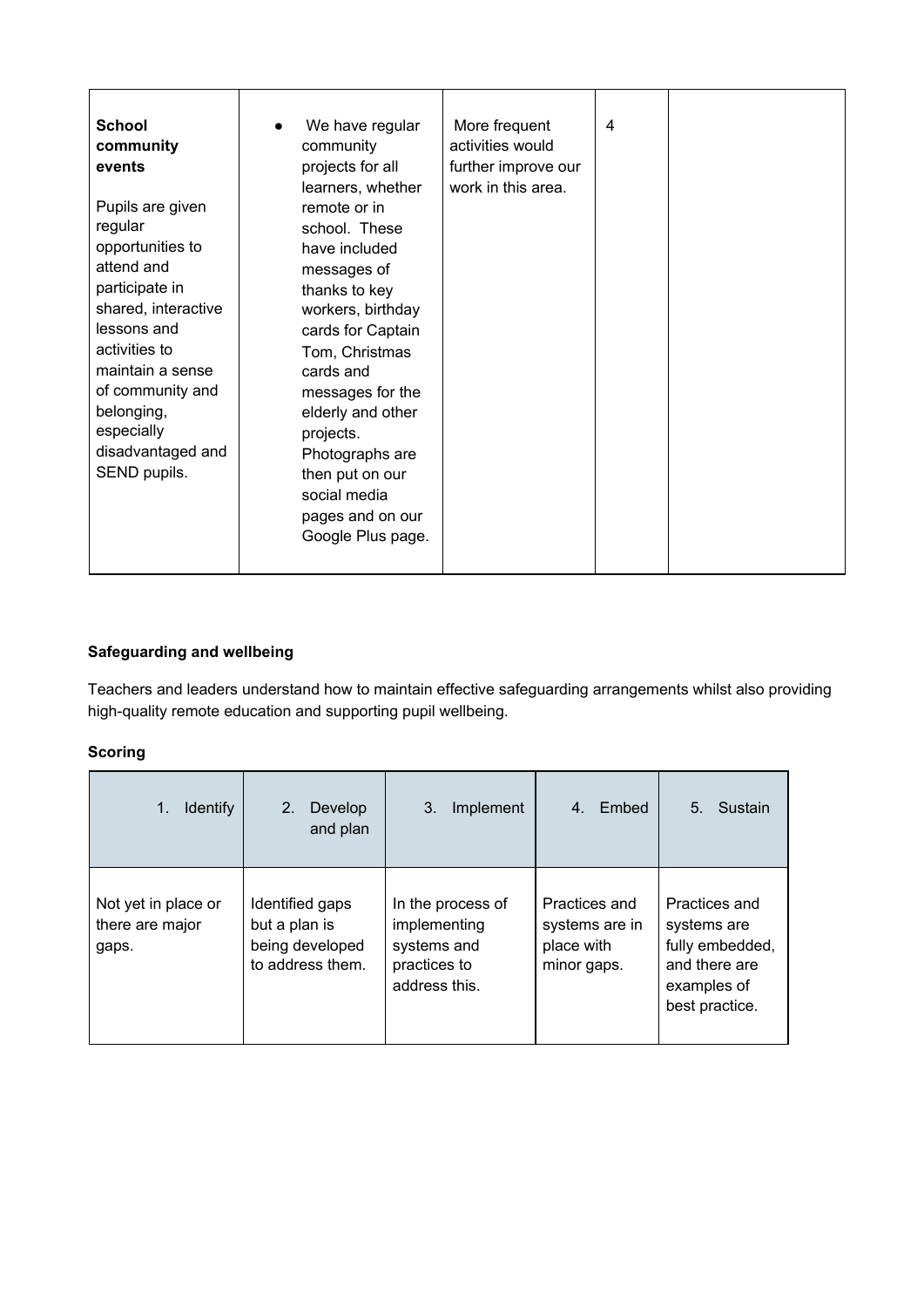| Approach                                                                                                                                                                                                                                                                                                                                               | <b>Strengths</b>                                                                                                                                                                                                                                                                                                                                                                                                                                                                                                                                                                                                                                                                                                                                                                                                                                                                          | Gaps | Score<br>(1 to 5) | Potential actions and<br>resources if score is 1<br>or $2$                                                                                                                                                                    |
|--------------------------------------------------------------------------------------------------------------------------------------------------------------------------------------------------------------------------------------------------------------------------------------------------------------------------------------------------------|-------------------------------------------------------------------------------------------------------------------------------------------------------------------------------------------------------------------------------------------------------------------------------------------------------------------------------------------------------------------------------------------------------------------------------------------------------------------------------------------------------------------------------------------------------------------------------------------------------------------------------------------------------------------------------------------------------------------------------------------------------------------------------------------------------------------------------------------------------------------------------------------|------|-------------------|-------------------------------------------------------------------------------------------------------------------------------------------------------------------------------------------------------------------------------|
| <b>Ensuring safety</b><br>There are clear<br>safeguarding protocols<br>in place to ensure<br>pupils are safe during<br>remote education. It is<br>essential to have and<br>communicate clear<br>reporting routes so<br>that children, teachers,<br>parents and carers<br>can raise any<br>safeguarding concerns<br>in relation to remote<br>education. | Our safeguarding<br>policy has an<br>addendum relating<br>to Covid.<br>All learners have a<br>Covid risk<br>assessment that is<br>completed with<br>parents/carers and<br>professionals<br>where appropriate.<br>This risk<br>assessment takes<br>into account their<br>SEND and<br>personal<br>circumstances and<br>helps to inform<br>their individual<br>remote learning<br>plan.<br>Learning<br>$\bullet$<br>Managers ensure<br>regular contact is<br>maintained with<br>parents/carers and<br>learners. Any<br>issues result in a<br>change of remote/<br>blended learning<br>and / or referral to<br>appropriate<br>agencies for<br>support.<br>Tutors are<br>frequently<br>reminded to use<br>our safeguarding<br>reporting system<br>to report any<br>concerns when<br>conducting remote<br>sessions. These<br>are monitored by a<br>team of trained<br>safeguarding<br>officers. |      | 5                 | GOV.UK provides<br>guidance on<br>safeguarding and<br>remote education<br>during coronavirus<br>(COVID-19).<br>Schools should also<br>refer to statutory<br>guidance for schools<br>and colleges on<br>safeguarding children. |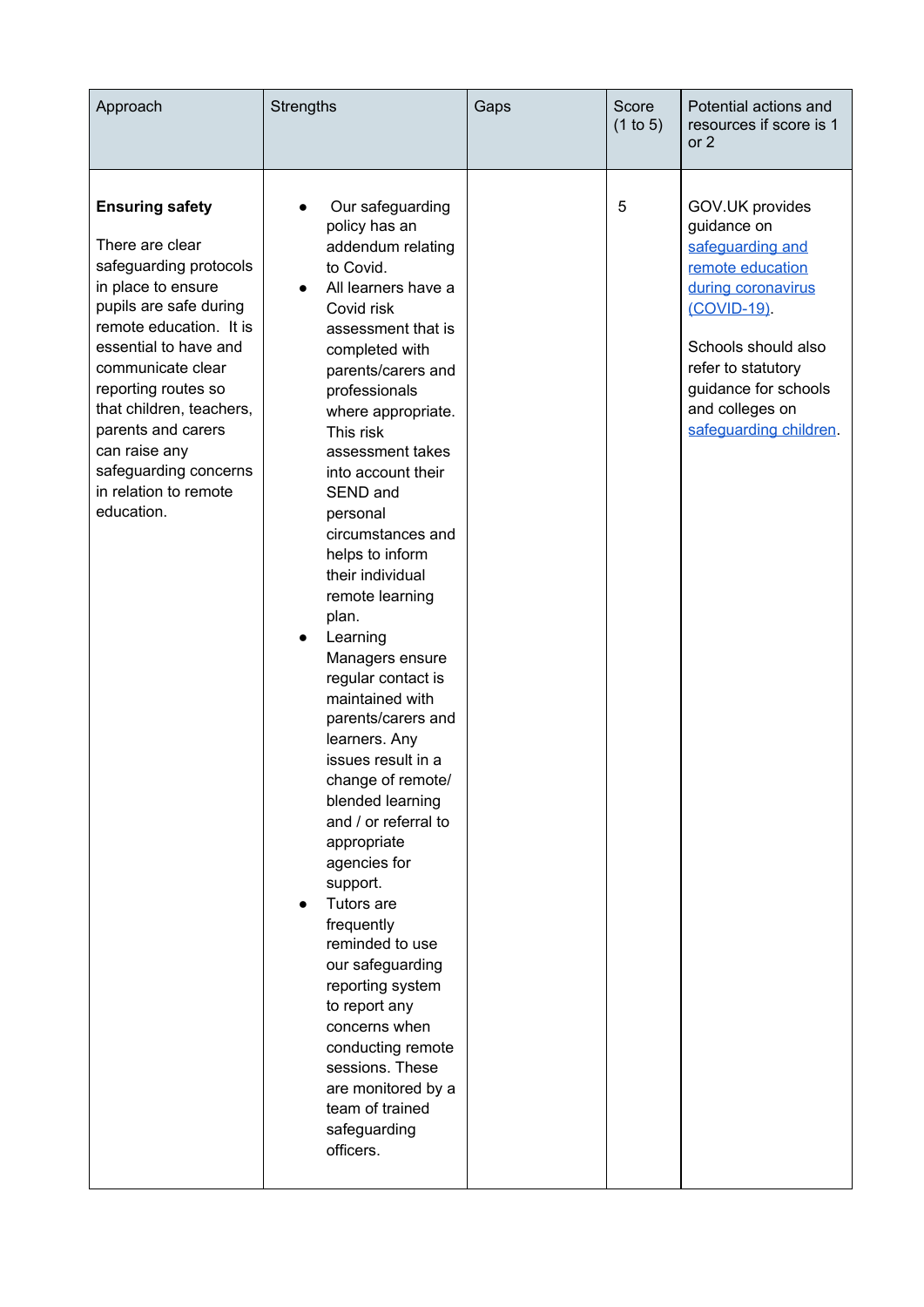| <b>Online safety</b><br>If the school chooses<br>to provide remote<br>education using live<br>streaming and<br>pre-recorded videos,<br>teachers understand<br>how to keep children<br>safe whilst they are<br>online. | We have a<br>dedicated e safety<br>policy that clearly<br>sets out the safety<br>around online use<br>and video<br>conferencing.<br>All learner<br>$\bullet$<br>chromebooks have<br>Buzz filtering on<br>them to ensure<br>appropriate filters<br>are in place to<br>protect our<br>learners when<br>using working<br>online at home.<br>All learners have<br>to complete an<br>acceptable use<br>policy before being<br>allowed access to<br>chromebooks.<br>Only the Head<br>Teacher or Head<br>of Area can give<br>permission for<br>learners to have<br>video conference<br>access on their<br>student accounts.<br>Learning<br>Managers must<br>ensure that<br>parents/carers and<br>learners are aware<br>of the rules around<br>video<br>conferencing,<br>before requesting<br>access to this<br>facility. |  | 5 | GOV.UK provides<br>guidance on:<br>safeguarding and<br>remote education<br>during coronavirus<br>$(COVID-19)$<br>teaching online<br>safety in schools |
|-----------------------------------------------------------------------------------------------------------------------------------------------------------------------------------------------------------------------|-------------------------------------------------------------------------------------------------------------------------------------------------------------------------------------------------------------------------------------------------------------------------------------------------------------------------------------------------------------------------------------------------------------------------------------------------------------------------------------------------------------------------------------------------------------------------------------------------------------------------------------------------------------------------------------------------------------------------------------------------------------------------------------------------------------------|--|---|-------------------------------------------------------------------------------------------------------------------------------------------------------|
|-----------------------------------------------------------------------------------------------------------------------------------------------------------------------------------------------------------------------|-------------------------------------------------------------------------------------------------------------------------------------------------------------------------------------------------------------------------------------------------------------------------------------------------------------------------------------------------------------------------------------------------------------------------------------------------------------------------------------------------------------------------------------------------------------------------------------------------------------------------------------------------------------------------------------------------------------------------------------------------------------------------------------------------------------------|--|---|-------------------------------------------------------------------------------------------------------------------------------------------------------|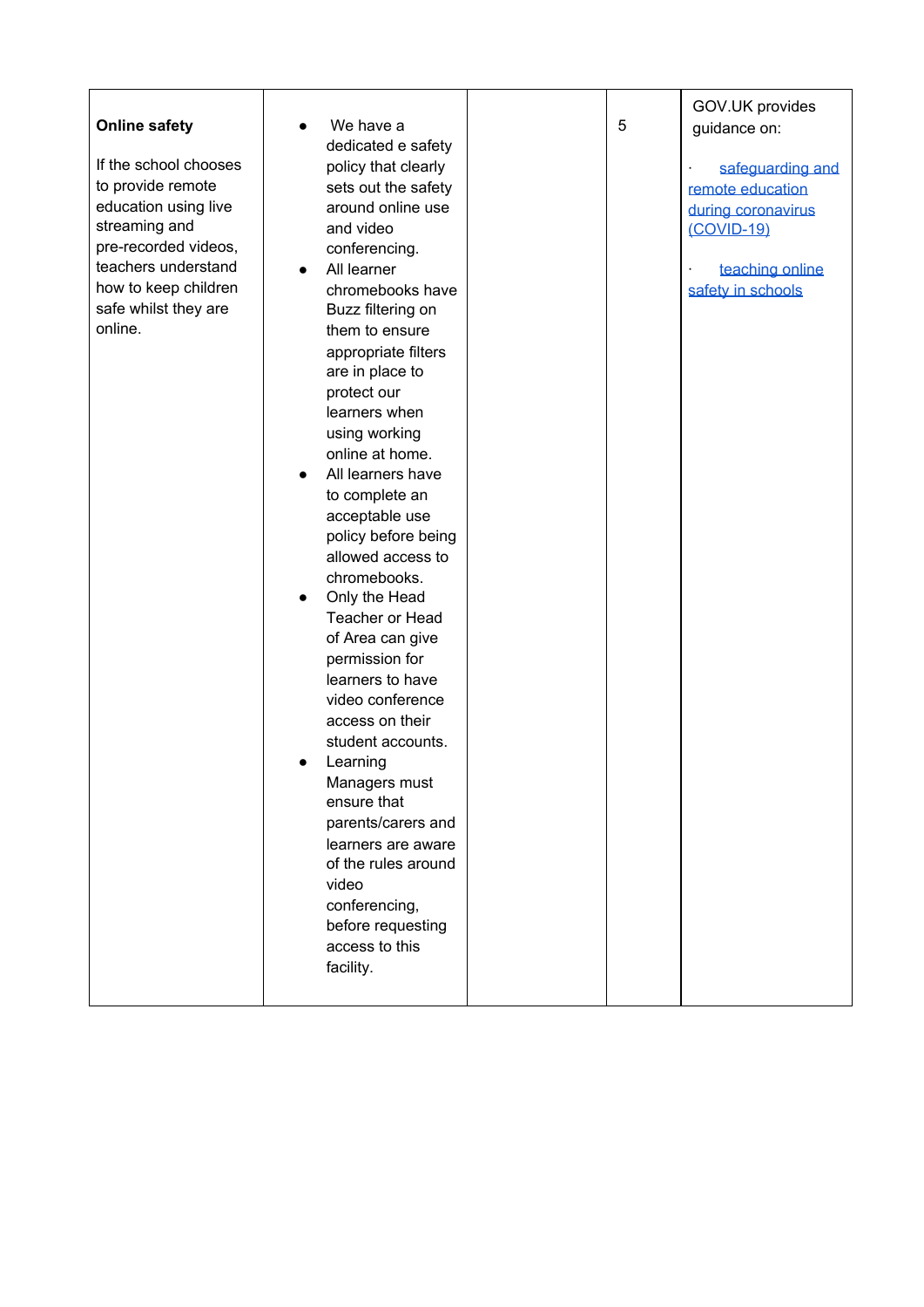| Wellbeing<br>Leaders, teachers and<br>pupils are aware of<br>how to spot potential<br>well being or mental<br>health issues and how<br>to respond.<br>There are regular<br>catch ups with pupils,<br>one to one and via<br>assemblies,<br>particularly for those<br>that are most<br>vulnerable. | Learning<br>managers and<br>tutors contact the<br>learners and/or<br>their parents daily<br>according to their<br>individual remote<br>learning plan.<br>When concerns<br>are raised, their<br>remote learning<br>plan is evaluated.<br>Learners either<br>have a change of<br>plan, which could<br>mean reinstating<br>face to face<br>sessions, reducing<br>pressure on<br>learners or<br>referrals to other<br>agencies for<br>support. |                                                                                                                                        | 5 | GOV.UK provides<br>advice on supporting<br>pupil wellbeing during<br>remote education.                                                                |
|--------------------------------------------------------------------------------------------------------------------------------------------------------------------------------------------------------------------------------------------------------------------------------------------------|--------------------------------------------------------------------------------------------------------------------------------------------------------------------------------------------------------------------------------------------------------------------------------------------------------------------------------------------------------------------------------------------------------------------------------------------|----------------------------------------------------------------------------------------------------------------------------------------|---|-------------------------------------------------------------------------------------------------------------------------------------------------------|
| Data management<br>The school has<br>appropriate data<br>management systems<br>in place which comply<br>with the General Data<br><b>Protection Regulation</b><br>(GDPR).                                                                                                                         | R.E.A.L Education<br>and its schools<br>have a GDPR<br>policy, which<br>incorporates<br><b>GDPR</b> regulations<br>around Covid.<br>This includes<br>privacy statements<br>with regards to<br>rapid Flow testing<br>and learner<br>information.                                                                                                                                                                                            |                                                                                                                                        | 5 | GOV.UK provides<br>guidance to support<br>schools:<br>with data<br>protection activity,<br>including compliance<br>with GDPR<br>to be cyber<br>secure |
| <b>Behaviour and</b><br>attitude<br>There are clear rules<br>for behaviour during<br>remote lessons and<br>activities. Pupils know<br>them and teachers<br>monitor and enforce<br>them.                                                                                                          | Tutors are asked<br>to record<br>behaviour issues<br>during remote<br>sessions in the<br>same way as face<br>to face sessions,<br>using the remote<br>learning progress<br>form. Where<br>issues arise, they<br>are expected to                                                                                                                                                                                                            | The use of the<br>Learner remote<br>progress form<br>requires<br>embedding by all<br>tutors as it has<br>only just been<br>introduced. | 4 | GOV.UK provides<br>guidance on<br>behaviour<br>expectations in<br>schools.                                                                            |